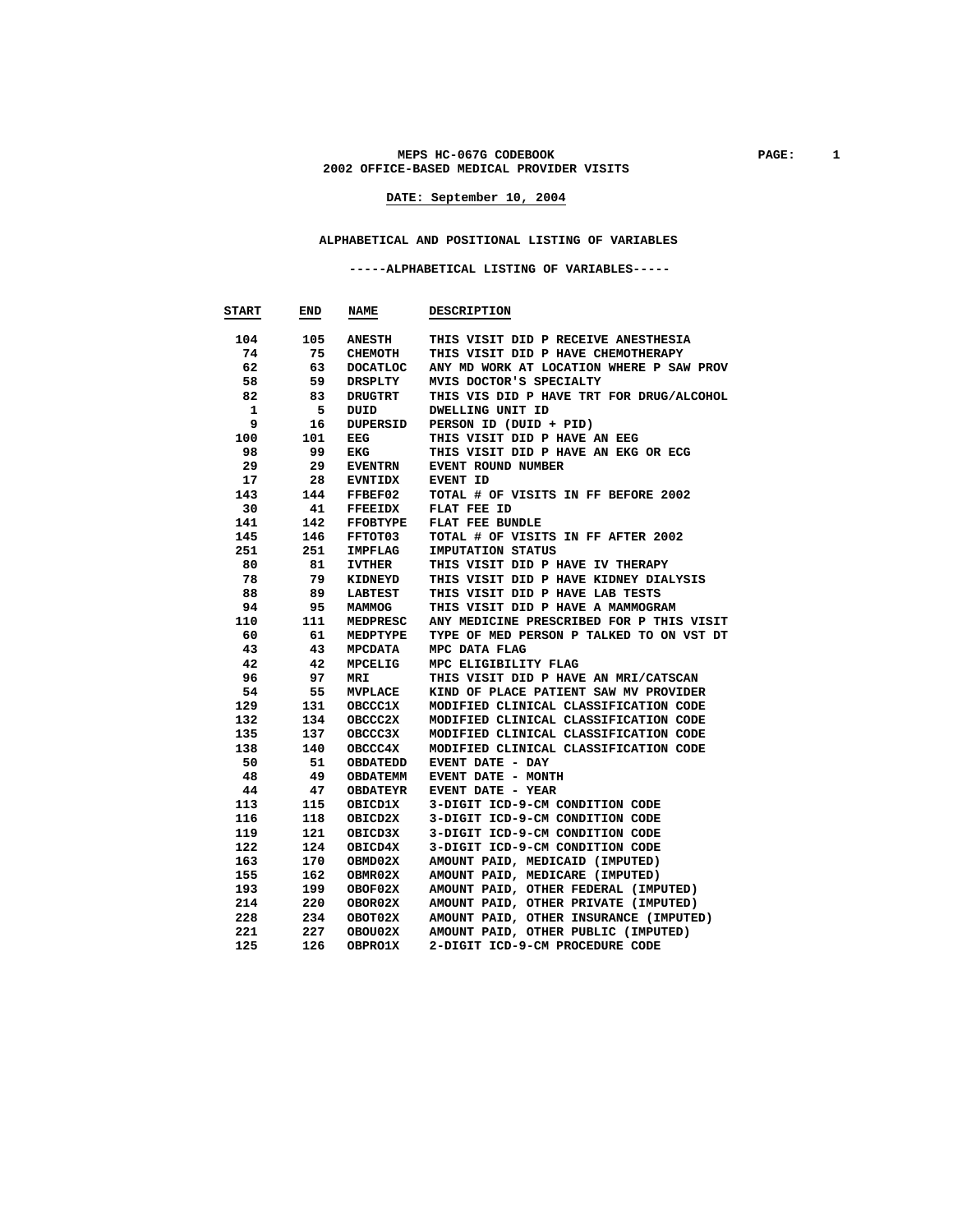#### MEPS HC-067G CODEBOOK PAGE: 2 **2002 OFFICE-BASED MEDICAL PROVIDER VISITS**

## **DATE: September 10, 2004**

#### **ALPHABETICAL AND POSITIONAL LISTING OF VARIABLES**

 **-----ALPHABETICAL LISTING OF VARIABLES-----** 

| <b>START</b> | END | <b>NAME</b>     | <b>DESCRIPTION</b>                       |
|--------------|-----|-----------------|------------------------------------------|
| 127          | 128 | OBPRO2X         | 2-DIGIT ICD-9-CM PROCEDURE CODE          |
| 171          | 178 | OBPV02X         | AMOUNT PAID, PRIVATE INSURANCE (IMPUTED) |
| 147          | 154 | OBSF02X         | AMOUNT PAID, FAMILY (IMPUTED)            |
| 200          | 206 | OBSL02X         | AMOUNT PAID, STATE & LOCAL GOV (IMPUTED) |
| 243          | 250 | OBTC02X         | HHLD REPORTED TOTAL CHARGE (IMPUTED)     |
| 186          | 192 | OBTR02X         | AMOUNT PAID, TRICARE (IMPUTED)           |
| 179          | 185 | OBVA02X         | AMOUNT PAID, VETERANS (IMPUTED)          |
| 207          | 213 | OBWC02X         | AMOUNT PAID, WORKERS COMP (IMPUTED)      |
| 235          | 242 | OBXP02X         | SUM OF OBSF02X - OBOT02X (IMPUTED)       |
| 70           | 71  | OCCUPTH         | THIS VIS DID P HAVE OCCUPATIONAL THERAPY |
| 106          | 107 | OTHSVCE         | THIS VISIT DID P HAVE OTH DIAG TEST/EXAM |
| 252          | 263 | PERWT02F        | EXPENDITURE FILE PERSON WEIGHT, 2002     |
| 68           | 69  | PHYSTH          | THIS VISIT DID P HAVE PHYSICAL THERAPY   |
| 6            | 8   | PID             | PERSON NUMBER                            |
| 86           | 87  | PSYCHOTH        | DID P HAVE PSYCHOTHERAPY/COUNSELING      |
| 76           | 77  | RADIATTH        | THIS VISIT DID P HAVE RADIATION THERAPY  |
| 84           | 85  | <b>RCVSHOT</b>  | THIS VISIT DID P RECEIVE AN ALLERGY SHOT |
| 102          | 103 | RCVVAC          | THIS VISIT DID P RECEIVE A VACCINATION   |
| 56           | 57  | SEEDOC          | DID P TALK TO MD THIS VISIT/PHONE CALL   |
| 52           | 53  | <b>SEETLKPV</b> | DID P VISIT PROV IN PERSON OR TELEPHONE  |
| 90           | 91  | <b>SONOGRAM</b> | THIS VISIT DID P HAVE SONOGRAM OR ULTRSD |
| 72           | 73  | SPEECHTH        | THIS VISIT DID P HAVE SPEECH THERAPY     |
| 108          | 109 | SURGPROC        | WAS SURG PROC PERFORMED ON P THIS VISIT  |
| 112          | 112 | VAPLACE         | VA FACILITY FLAG                         |
| 267          | 267 | VARPSU          | VARIANCE ESTIMATION PSU, 2002            |
| 264          | 266 | VARSTR          | VARIANCE ESTIMATION STRATUM, 2002        |
| 64           | 65  | VSTCTGRY        | BEST CATEGORY FOR CARE P RECV ON VST DT  |
| 66           | 67  | VSTRELCN        | THIS VST/PHONE CALL RELATED TO SPEC COND |
| 92           | 93  | <b>XRAYS</b>    | THIS VISIT DID P HAVE X-RAYS             |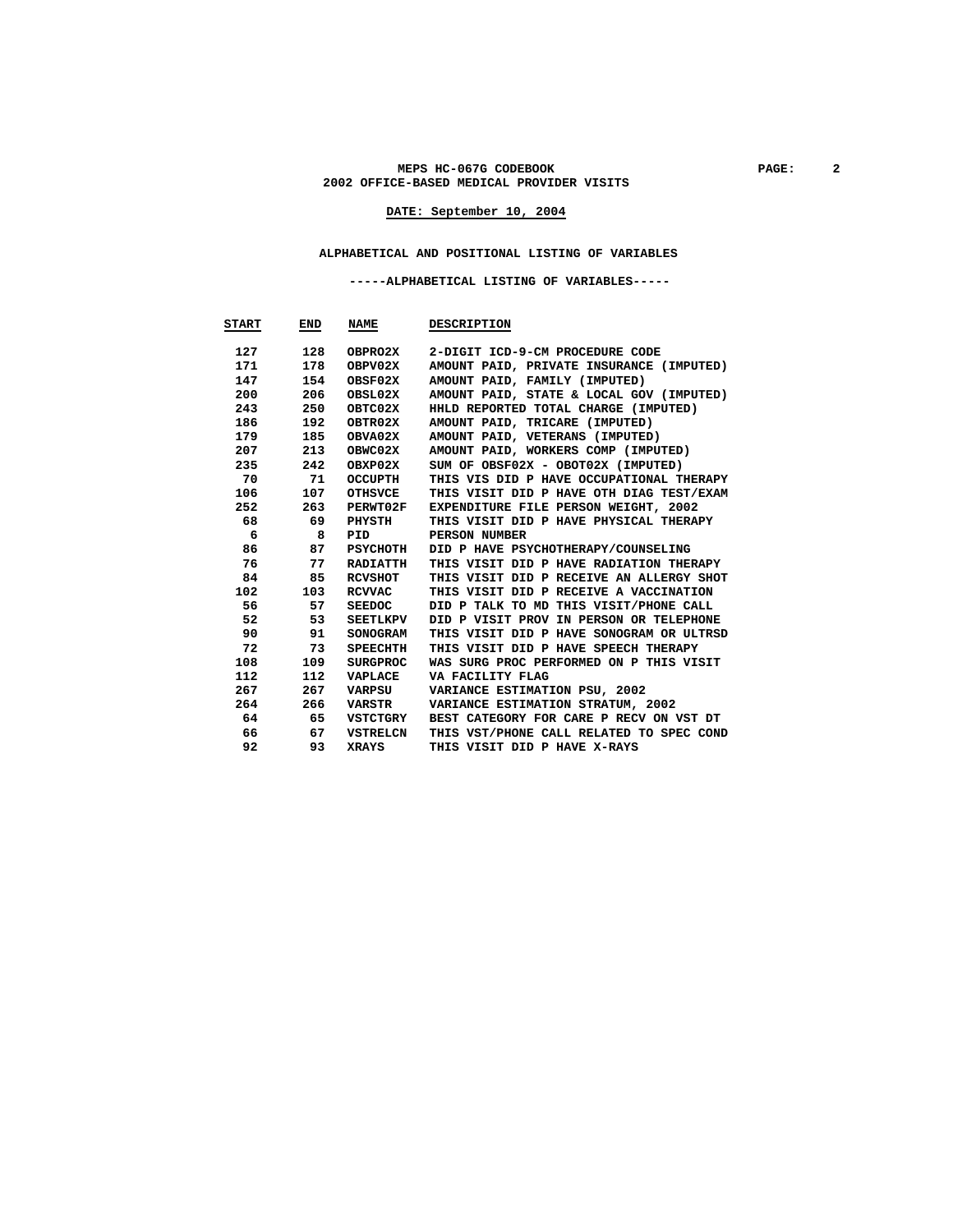#### MEPS HC-067G CODEBOOK PAGE: 3 **2002 OFFICE-BASED MEDICAL PROVIDER VISITS**

## **DATE: September 10, 2004**

#### **ALPHABETICAL AND POSITIONAL LISTING OF VARIABLES**

 **-----POSITIONAL LISTING OF VARIABLES-----** 

| <b>START</b> | END      | <b>NAME</b>            | <b>DESCRIPTION</b>                                                       |
|--------------|----------|------------------------|--------------------------------------------------------------------------|
| 1            | 5        | DUID                   | DWELLING UNIT ID                                                         |
| 6            | 8        | PID                    | PERSON NUMBER                                                            |
| 9            | 16       | DUPERSID               | PERSON ID (DUID + PID)                                                   |
| 17           | 28       | <b>EVNTIDX</b>         | EVENT ID                                                                 |
| 29           | 29       | <b>EVENTRN</b>         | EVENT ROUND NUMBER                                                       |
| 30           | 41       | <b>FFEEIDX</b>         | FLAT FEE ID                                                              |
| 42           | 42       | <b>MPCELIG</b>         | MPC ELIGIBILITY FLAG                                                     |
| 43           | 43       | <b>MPCDATA</b>         | MPC DATA FLAG                                                            |
| 44           | 47       | <b>OBDATEYR</b>        | EVENT DATE - YEAR                                                        |
| 48           | 49       | <b>OBDATEMM</b>        | EVENT DATE - MONTH                                                       |
| 50           | 51       | OBDATEDD               | EVENT DATE - DAY                                                         |
| 52           | 53       | <b>SEETLKPV</b>        | DID P VISIT PROV IN PERSON OR TELEPHONE                                  |
| 54           | 55       | <b>MVPLACE</b>         | KIND OF PLACE PATIENT SAW MV PROVIDER                                    |
| 56           | 57       | <b>SEEDOC</b>          | DID P TALK TO MD THIS VISIT/PHONE CALL                                   |
| 58           | 59       | DRSPLTY                | MVIS DOCTOR'S SPECIALTY                                                  |
| 60           | 61       | MEDPTYPE               | TYPE OF MED PERSON P TALKED TO ON VST DT                                 |
| 62           | 63       | <b>DOCATLOC</b>        | ANY MD WORK AT LOCATION WHERE P SAW PROV                                 |
| 64           | 65       | VSTCTGRY               | BEST CATEGORY FOR CARE P RECV ON VST DT                                  |
| 66           | 67       | <b>VSTRELCN</b>        | THIS VST/PHONE CALL RELATED TO SPEC COND                                 |
| 68           | 69       | PHYSTH                 | THIS VISIT DID P HAVE PHYSICAL THERAPY                                   |
| 70           | 71       | <b>OCCUPTH</b>         | THIS VIS DID P HAVE OCCUPATIONAL THERAPY                                 |
| 72           | 73       | <b>SPEECHTH</b>        | THIS VISIT DID P HAVE SPEECH THERAPY                                     |
| 74           | 75       | CHEMOTH                | THIS VISIT DID P HAVE CHEMOTHERAPY                                       |
| 76           | 77       | <b>RADIATTH</b>        | THIS VISIT DID P HAVE RADIATION THERAPY                                  |
| 78           | 79       | KIDNEYD                | THIS VISIT DID P HAVE KIDNEY DIALYSIS                                    |
| 80           | 81       | <b>IVTHER</b>          | THIS VISIT DID P HAVE IV THERAPY                                         |
| 82           | 83       | <b>DRUGTRT</b>         | THIS VIS DID P HAVE TRT FOR DRUG/ALCOHOL                                 |
| 84           | 85       | <b>RCVSHOT</b>         | THIS VISIT DID P RECEIVE AN ALLERGY SHOT                                 |
| 86           | 87       | <b>PSYCHOTH</b>        | DID P HAVE PSYCHOTHERAPY/COUNSELING                                      |
| 88           | 89       | <b>LABTEST</b>         | THIS VISIT DID P HAVE LAB TESTS                                          |
| 90<br>92     | 91<br>93 | SONOGRAM               | THIS VISIT DID P HAVE SONOGRAM OR ULTRSD<br>THIS VISIT DID P HAVE X-RAYS |
| 94           | 95       | <b>XRAYS</b><br>MAMMOG | THIS VISIT DID P HAVE A MAMMOGRAM                                        |
| 96           | 97       | MRI                    | THIS VISIT DID P HAVE AN MRI/CATSCAN                                     |
| 98           | 99       | EKG                    | THIS VISIT DID P HAVE AN EKG OR ECG                                      |
| 100          | 101      | EEG                    | THIS VISIT DID P HAVE AN EEG                                             |
| 102          | 103      | <b>RCVVAC</b>          | THIS VISIT DID P RECEIVE A VACCINATION                                   |
| 104          | 105      | <b>ANESTH</b>          | THIS VISIT DID P RECEIVE ANESTHESIA                                      |
| 106          | 107      | <b>OTHSVCE</b>         | THIS VISIT DID P HAVE OTH DIAG TEST/EXAM                                 |
| 108          | 109      | <b>SURGPROC</b>        | WAS SURG PROC PERFORMED ON P THIS VISIT                                  |
| 110          | 111      | MEDPRESC               | ANY MEDICINE PRESCRIBED FOR P THIS VISIT                                 |
| 112          | 112      | VAPLACE                | VA FACILITY FLAG                                                         |
| 113          | 115      | OBICD1X                | 3-DIGIT ICD-9-CM CONDITION CODE                                          |
| 116          | 118      | OBICD2X                | 3-DIGIT ICD-9-CM CONDITION CODE                                          |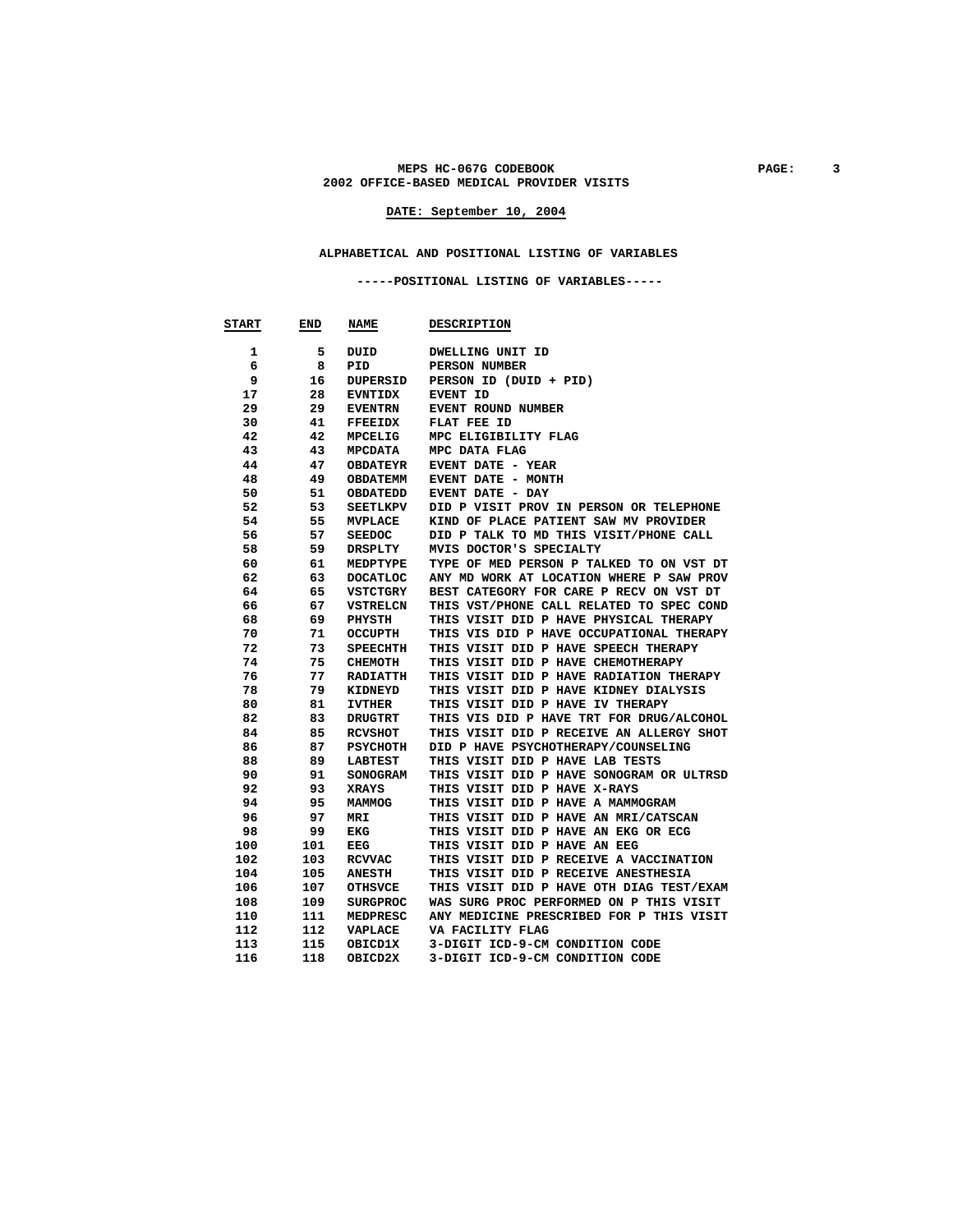#### MEPS HC-067G CODEBOOK PAGE: 4 **2002 OFFICE-BASED MEDICAL PROVIDER VISITS**

## **DATE: September 10, 2004**

#### **ALPHABETICAL AND POSITIONAL LISTING OF VARIABLES**

 **-----POSITIONAL LISTING OF VARIABLES-----** 

| START | END | <b>NAME</b>     | <b>DESCRIPTION</b>                       |
|-------|-----|-----------------|------------------------------------------|
|       |     |                 |                                          |
| 119   | 121 | OBICD3X         | 3-DIGIT ICD-9-CM CONDITION CODE          |
| 122   | 124 | OBICD4X         | 3-DIGIT ICD-9-CM CONDITION CODE          |
| 125   | 126 | OBPRO1X         | 2-DIGIT ICD-9-CM PROCEDURE CODE          |
| 127   | 128 | OBPRO2X         | 2-DIGIT ICD-9-CM PROCEDURE CODE          |
| 129   | 131 | <b>OBCCC1X</b>  | MODIFIED CLINICAL CLASSIFICATION CODE    |
| 132   | 134 | OBCCC2X         | MODIFIED CLINICAL CLASSIFICATION CODE    |
| 135   | 137 | OBCCC3X         | MODIFIED CLINICAL CLASSIFICATION CODE    |
| 138   | 140 | OBCCC4X         | MODIFIED CLINICAL CLASSIFICATION CODE    |
| 141   | 142 | FFOBTYPE        | FLAT FEE BUNDLE                          |
| 143   | 144 | FFBEF02         | TOTAL # OF VISITS IN FF BEFORE 2002      |
| 145   | 146 | FFTOT03         | TOTAL # OF VISITS IN FF AFTER 2002       |
| 147   | 154 | OBSF02X         | AMOUNT PAID, FAMILY (IMPUTED)            |
| 155   | 162 | OBMR02X         | AMOUNT PAID, MEDICARE (IMPUTED)          |
| 163   | 170 | OBMD02X         | AMOUNT PAID, MEDICAID (IMPUTED)          |
| 171   | 178 | OBPV02X         | AMOUNT PAID, PRIVATE INSURANCE (IMPUTED) |
| 179   | 185 | OBVA02X         | AMOUNT PAID, VETERANS (IMPUTED)          |
| 186   | 192 | OBTR02X         | AMOUNT PAID, TRICARE (IMPUTED)           |
| 193   | 199 | OBOF02X         | AMOUNT PAID, OTHER FEDERAL (IMPUTED)     |
| 200   | 206 | OBSL02X         | AMOUNT PAID, STATE & LOCAL GOV (IMPUTED) |
| 207   | 213 | OBWC02X         | AMOUNT PAID, WORKERS COMP (IMPUTED)      |
| 214   | 220 | OBOR02X         | AMOUNT PAID, OTHER PRIVATE (IMPUTED)     |
| 221   | 227 | OBOU02X         | AMOUNT PAID, OTHER PUBLIC (IMPUTED)      |
| 228   | 234 | OBOT02X         | AMOUNT PAID, OTHER INSURANCE (IMPUTED)   |
| 235   | 242 | OBXP02X         | SUM OF OBSF02X - OBOT02X (IMPUTED)       |
| 243   | 250 | OBTC02X         | HHLD REPORTED TOTAL CHARGE (IMPUTED)     |
| 251   | 251 | IMPFLAG         | IMPUTATION STATUS                        |
| 252   | 263 | <b>PERWT02F</b> | EXPENDITURE FILE PERSON WEIGHT, 2002     |
| 264   | 266 | VARSTR          | VARIANCE ESTIMATION STRATUM, 2002        |
| 267   | 267 | VARPSU          | VARIANCE ESTIMATION PSU, 2002            |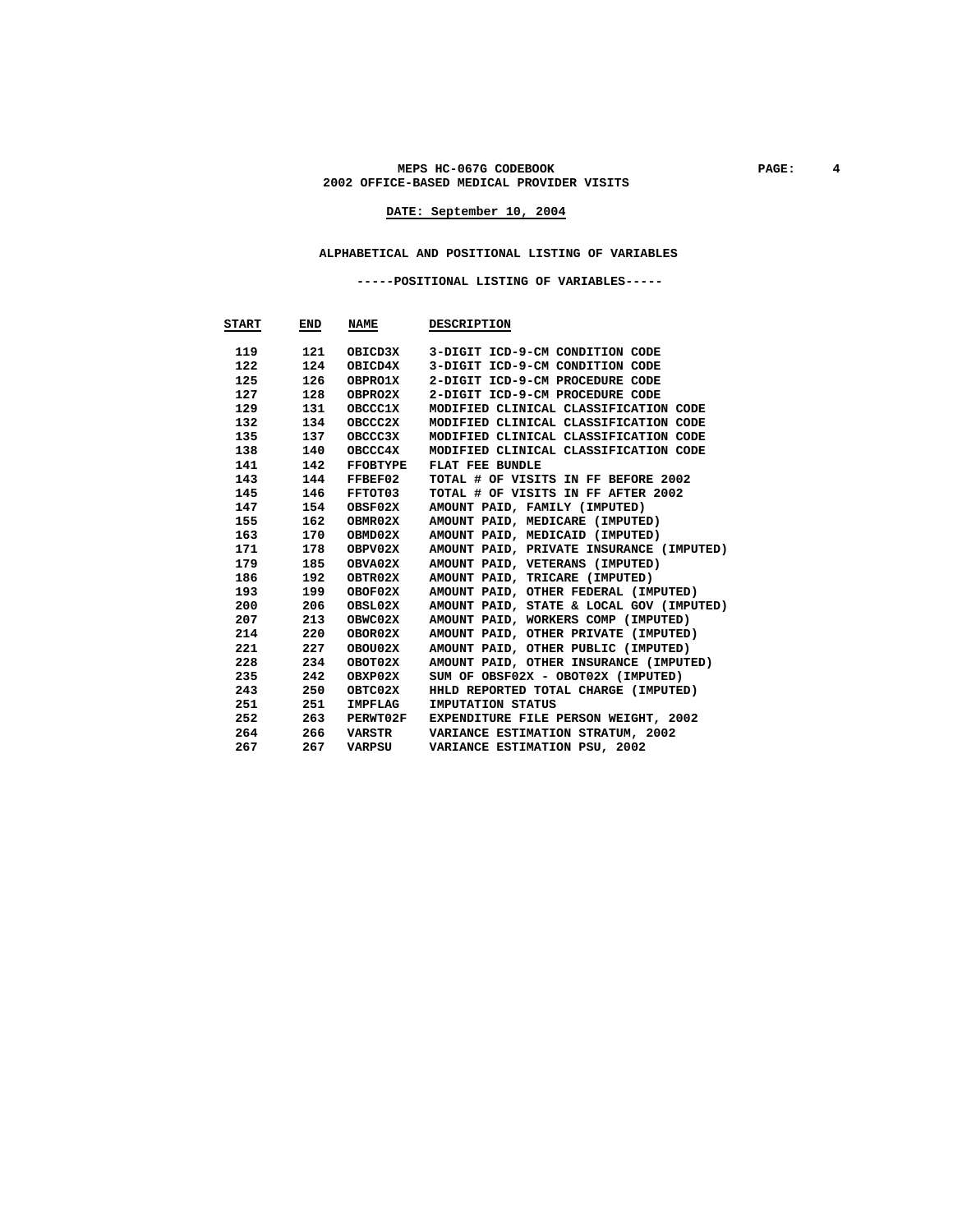#### **MEPS HC-067G CODEBOOK PAGE: 5 2002 OFFICE-BASED MEDICAL PROVIDER VISITS**

| <b>NAME</b>     | <b>DESCRIPTION</b>     |                   | <b>FORMAT</b> | TYPE       | <b>START</b>         | <b>END</b>              |
|-----------------|------------------------|-------------------|---------------|------------|----------------------|-------------------------|
| DUID            | DWELLING UNIT ID       |                   | 5.0           | <b>NUM</b> | 1                    | <u>5</u>                |
|                 | <b>VALUE</b>           | UNWEIGHTED        |               |            | WEIGHTED BY PERWT02F |                         |
|                 | VALID ID               | 179,745           |               |            | 1,493,074,820        |                         |
|                 | <b>TOTAL</b>           | 179,745           |               |            | 1,493,074,820        |                         |
| PID             | PERSON NUMBER          |                   | 3.0           | <b>NUM</b> | 6                    | $\overline{\mathbf{8}}$ |
|                 | <b>VALUE</b>           | UNWEIGHTED        |               |            | WEIGHTED BY PERWT02F |                         |
|                 | VALID ID               | 179,745           |               |            | 1,493,074,820        |                         |
|                 | <b>TOTAL</b>           | 179,745           |               |            | 1,493,074,820        |                         |
| <b>DUPERSID</b> | PERSON ID (DUID + PID) |                   | 8.0           | CHAR       | $\overline{a}$       | <u>16</u>               |
|                 | <b>VALUE</b>           | <b>UNWEIGHTED</b> |               |            | WEIGHTED BY PERWT02F |                         |
|                 | VALID ID               | 179,745           |               |            | 1,493,074,820        |                         |
|                 | <b>TOTAL</b>           | 179,745           |               |            | 1,493,074,820        |                         |
| <b>EVNTIDX</b>  | <b>EVENT ID</b>        |                   | 12.0          | CIIAR      | 17                   | $\frac{28}{1}$          |
|                 | <b>VALUE</b>           | <b>UNWEIGHTED</b> |               |            | WEIGHTED BY PERWT02F |                         |
|                 | <b>VALID ID</b>        | 179,745           |               |            | 1,493,074,820        |                         |
|                 | <b>TOTAL</b>           | 179,745           |               |            | 1,493,074,820        |                         |
| <b>EVENTRN</b>  | EVENT ROUND NUMBER     |                   | 1.0           | NUM        | 29                   | 29                      |
|                 | <b>VALUE</b>           | <b>UNWEIGHTED</b> |               |            | WEIGHTED BY PERWT02F |                         |
|                 | ROUND <sub>1</sub>     | 21,191            |               |            | 193,760,094          |                         |
|                 | ROUND <sub>2</sub>     | 35,846            |               |            | 310,082,048          |                         |
|                 | ROUND <sub>3</sub>     | 41,513            |               |            | 343,656,056          |                         |
|                 | ROUND <sub>4</sub>     | 49,721            |               |            | 396,509,913          |                         |
|                 | ROUND <sub>5</sub>     | 31,474            |               |            | 249,066,709          |                         |
|                 | <b>TOTAL</b>           | 179,745           |               |            | 1,493,074,820        |                         |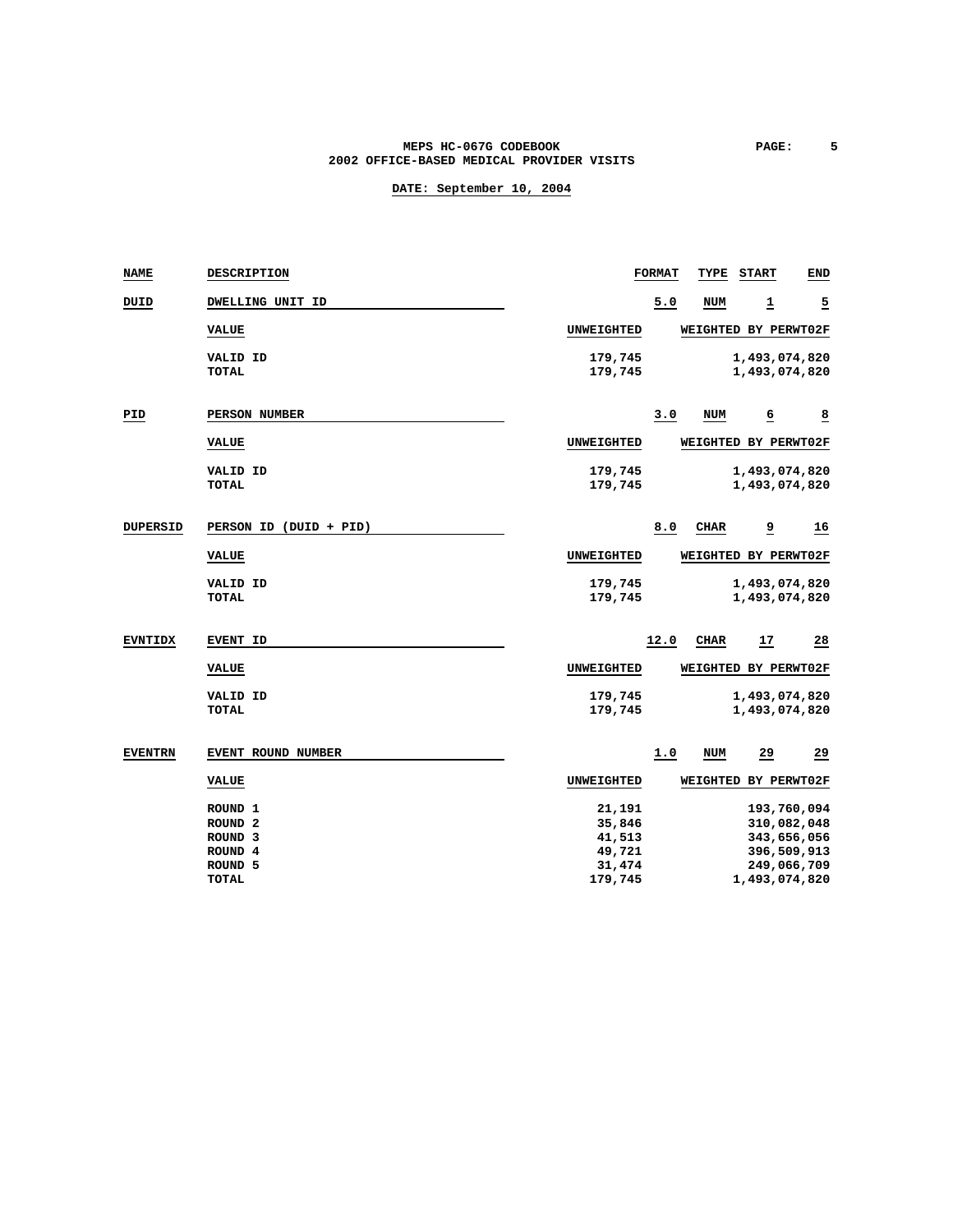### **MEPS HC-067G CODEBOOK PAGE: 6 2002 OFFICE-BASED MEDICAL PROVIDER VISITS**

| <b>NAME</b>     | <b>DESCRIPTION</b>       |                    | <b>FORMAT</b> | TYPE                 | <b>START</b>                   | <b>END</b>    |
|-----------------|--------------------------|--------------------|---------------|----------------------|--------------------------------|---------------|
| <b>FFEEIDX</b>  | FLAT FEE ID              |                    | 12.0          | CIIAR                | 30                             | 41            |
|                 | <b>VALUE</b>             | UNWEIGHTED         |               | WEIGHTED BY PERWT02F |                                |               |
|                 | -1 INAPPLICABLE          | 175,388            |               |                      | 1,456,940,831                  |               |
|                 | VALID ID<br>TOTAL        | 4,357<br>179,745   |               |                      | 1,493,074,820                  | 36,133,988    |
|                 |                          |                    |               |                      |                                |               |
| <b>MPCELIG</b>  | MPC ELIGIBILITY FLAG     |                    | 1.0           | NUM                  | 42                             | 42            |
|                 | <b>VALUE</b>             | UNWEIGHTED         |               | WEIGHTED BY PERWT02F |                                |               |
|                 | 1 MPC ELIGIBLE           | 147,259            |               |                      | 1,192,616,937                  |               |
|                 | 2 NOT MPC ELIGIBLE       | 32,486             |               |                      |                                | 300, 457, 883 |
|                 | TOTAL                    | 179,745            |               |                      | 1,493,074,820                  |               |
| <b>MPCDATA</b>  | MPC DATA FLAG            |                    | 1.0           | <b>NUM</b>           | 43                             | 43            |
|                 | <b>VALUE</b>             | UNWEIGHTED         |               | WEIGHTED BY PERWT02F |                                |               |
|                 | 1 HAS MPC DATA           | 46,368             |               |                      |                                | 352,504,735   |
|                 | 2 NO MPC DATA            | 133,377            |               |                      | 1,140,570,084                  |               |
|                 | TOTAL                    | 179,745            |               |                      | 1,493,074,820                  |               |
| <b>OBDATEYR</b> | <b>EVENT DATE - YEAR</b> |                    | 4.0           | <b>NUM</b>           | 44                             | 47            |
|                 | <b>VALUE</b>             | UNWEIGHTED         |               | WEIGHTED BY PERWT02F |                                |               |
|                 | -9 NOT ASCERTAINED       | 32                 |               |                      |                                | 229,535       |
|                 | $-8$ DK                  | 14                 |               |                      |                                | 135,856       |
|                 | 2002<br><b>TOTAL</b>     | 179,699<br>179,745 |               |                      | 1,492,709,428<br>1,493,074,820 |               |
|                 |                          |                    |               |                      |                                |               |
| <b>OBDATEMM</b> | EVENT DATE - MONTH       |                    | 2.0           | <b>NUM</b>           | 48                             | 49            |
|                 | <b>VALUE</b>             | UNWEIGHTED         |               | WEIGHTED BY PERWT02F |                                |               |
|                 | -9 NOT ASCERTAINED       | 439                |               |                      |                                | 3,398,216     |
|                 | 1 - 12 MONTH             | 179,306            |               |                      | 1,489,676,603                  |               |
|                 | TOTAL                    | 179,745            |               |                      | 1,493,074,820                  |               |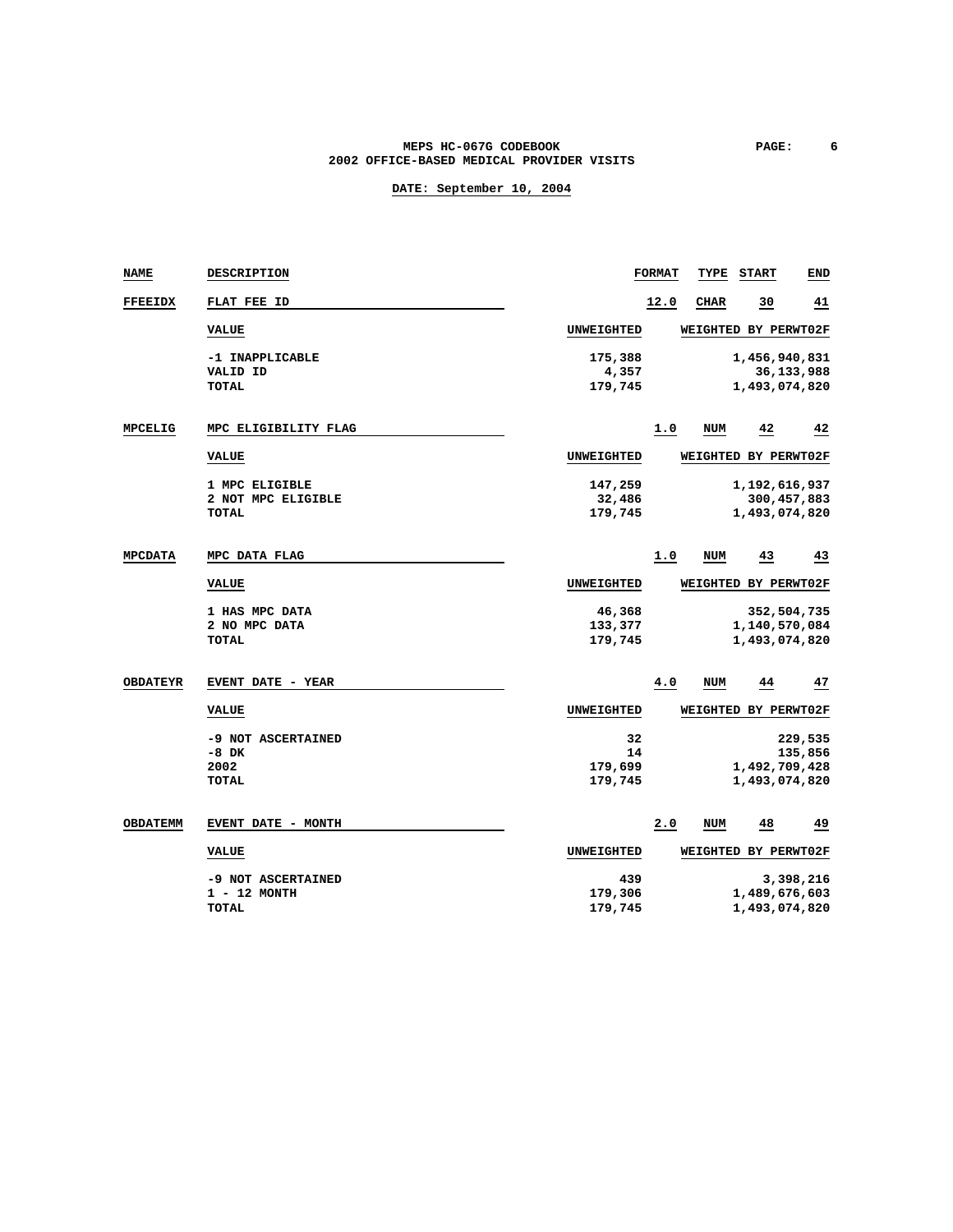#### MEPS HC-067G CODEBOOK **PAGE:** 7 **2002 OFFICE-BASED MEDICAL PROVIDER VISITS**

| <b>NAME</b>     | <b>DESCRIPTION</b>                      |                   | <b>FORMAT</b> | TYPE     | <b>START</b>         | <b>END</b>      |
|-----------------|-----------------------------------------|-------------------|---------------|----------|----------------------|-----------------|
| <b>OBDATEDD</b> | EVENT DATE - DAY                        |                   | 2.0           | NUM      | 50                   | $\overline{51}$ |
|                 | <b>VALUE</b>                            | <b>UNWEIGHTED</b> |               |          | WEIGHTED BY PERWT02F |                 |
|                 | -9 NOT ASCERTAINED                      | 2,201             |               |          |                      | 18,914,438      |
|                 | -8 DK                                   | 23,691            |               |          |                      | 173,044,857     |
|                 | -7 REFUSED                              | 17                |               |          |                      | 136,396         |
|                 | $1 - 31$ DAY                            | 153,836           |               |          | 1,300,979,128        |                 |
|                 | TOTAL                                   | 179,745           | 1,493,074,820 |          |                      |                 |
| <b>SEETLKPV</b> | DID P VISIT PROV IN PERSON OR TELEPHONE |                   | 2.0           | NUM      | 52                   | $\frac{53}{2}$  |
|                 | <b>VALUE</b>                            | <b>UNWEIGHTED</b> |               | WEIGHTED |                      | BY PERWT02F     |
|                 | NOT ASCERTAINED<br>-9                   | 12                |               |          |                      | 73,345          |
|                 | -8<br>DK                                | 16                | 161,940       |          |                      |                 |
|                 | -7 REFUSED                              | 5                 |               |          |                      | 63,851          |
|                 | 1 SAW PROVIDER                          | 177,656           |               |          | 1,472,375,011        |                 |
|                 | 2 TELEPHONE CALL                        | 2,056             |               |          |                      | 20,400,673      |
|                 | <b>TOTAL</b>                            | 179,745           |               |          | 1,493,074,820        |                 |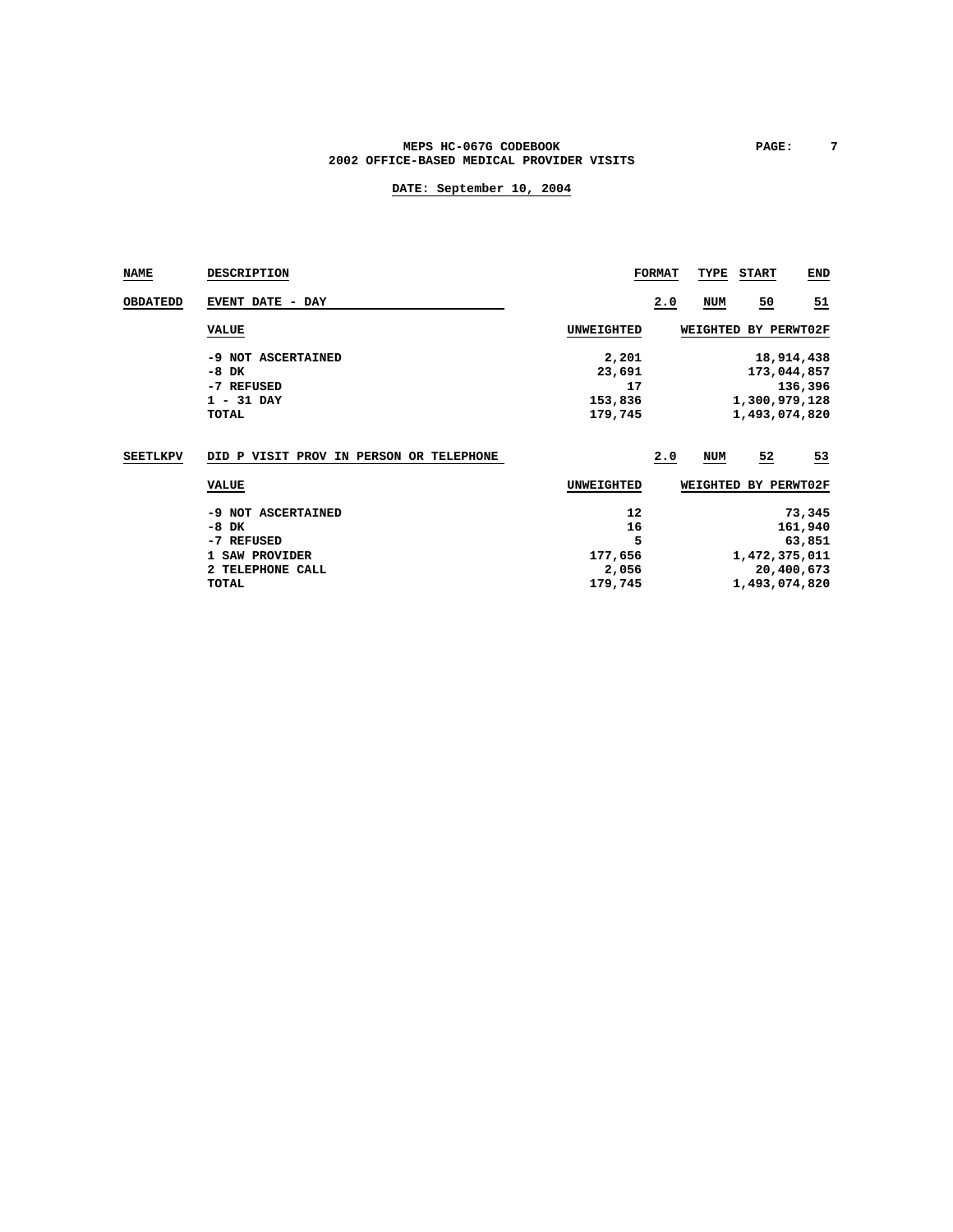### **MEPS HC-067G CODEBOOK PAGE: 8 2002 OFFICE-BASED MEDICAL PROVIDER VISITS**

| NAME           | <b>DESCRIPTION</b>                          |                   | <b>FORMAT</b>         | TYPE | <b>START</b>         | END        |  |
|----------------|---------------------------------------------|-------------------|-----------------------|------|----------------------|------------|--|
| <b>MVPLACE</b> | KIND OF PLACE PATIENT SAW MV PROVIDER       |                   | 2.0                   | NUM  | 54                   | 55         |  |
|                | <b>VALUE</b>                                | UNWEIGHTED        |                       |      | WEIGHTED BY PERWT02F |            |  |
|                | -9 NOT ASCERTAINED                          | 1,003             |                       |      |                      | 7,885,356  |  |
|                | $-8$ DK                                     | 53                |                       |      |                      | 407,919    |  |
|                | -7 REFUSED                                  | 1                 |                       |      |                      | 12,770     |  |
|                | -1 INAPPLICABLE                             | 2,089             |                       |      |                      | 20,699,808 |  |
|                | 1 DOCTOR'S OFFICE/GROUP PRACTICE            | 106,704           |                       |      | 930, 159, 834        |            |  |
|                | 2 MEDICAL CLINIC                            | 32,968            |                       |      | 233, 231, 585        |            |  |
|                | 3 MANAGED CARE PLAN CTR/HMO                 | 4,822             |                       |      |                      | 38,408,826 |  |
|                | 4 NEIGHBORHOOD/FAMILY HEALTH CENTER         | 1,200             |                       |      |                      | 7,855,474  |  |
|                | 5 LASER EYE SURGERY CENTER                  | 384               |                       |      |                      | 3,161,999  |  |
|                | 6 OTHER FREESTANDING SURGICAL CENTER        | 162               |                       |      |                      | 1,389,902  |  |
|                | 7 RURAL HEALTH CLINIC                       | 421               |                       |      |                      | 2,795,704  |  |
|                | 8 COMPANY CLINIC                            | 303               |                       |      |                      | 2,366,157  |  |
|                | 9 SCHOOL CLINIC                             | 875               |                       |      |                      | 6,352,283  |  |
|                | 10 OTHER CLINIC                             | 5,586             |                       |      |                      | 47,025,165 |  |
|                | 11 WALK-IN URGENT CENTER                    | 819               |                       |      |                      | 7,097,283  |  |
|                | 12 VA FACILITY                              | 1,515             |                       |      |                      | 12,209,089 |  |
|                | 13 COMMUNITY HEALTH CENTER                  | 2,616             |                       |      |                      | 15,063,963 |  |
|                | 14 LABORATORY/X-RAY FACILITY                | 4,345             |                       |      |                      | 40,183,330 |  |
|                | 91 SOME OTHER PLACE                         |                   | 13,879<br>116,768,371 |      |                      |            |  |
|                | <b>TOTAL</b>                                | 179,745           |                       |      | 1,493,074,820        |            |  |
| <b>SEEDOC</b>  | DID P TALK TO MD THIS VISIT/PHONE CALL      |                   | 2.0                   | NUM  | 56                   | 57         |  |
|                | <b>VALUE</b>                                | UNWEIGHTED        |                       |      | WEIGHTED BY PERWT02F |            |  |
|                |                                             |                   |                       |      |                      |            |  |
|                | -9 NOT ASCERTAINED                          | 1,118             |                       |      |                      | 8,204,378  |  |
|                | -8 DK                                       | 281               |                       |      |                      | 1,934,352  |  |
|                | -7 REFUSED                                  | 7                 |                       |      |                      | 83,252     |  |
|                | 1 YES                                       | 122,638           |                       |      | 987, 557, 566        |            |  |
|                | 2 NO                                        | 55,701            |                       |      | 495,295,272          |            |  |
|                | <b>TOTAL</b>                                | 179,745           |                       |      | 1,493,074,820        |            |  |
| <b>DRSPLTY</b> | MVIS DOCTOR'S SPECIALTY                     |                   | 2.0                   | NUM  | 58                   | 59         |  |
|                | <b>VALUE</b>                                | <b>UNWEIGHTED</b> |                       |      | WEIGHTED BY PERWT02F |            |  |
|                | -9 NOT ASCERTAINED<br>(CONT'D ON NEXT PAGE) | 377               |                       |      |                      | 3,049,604  |  |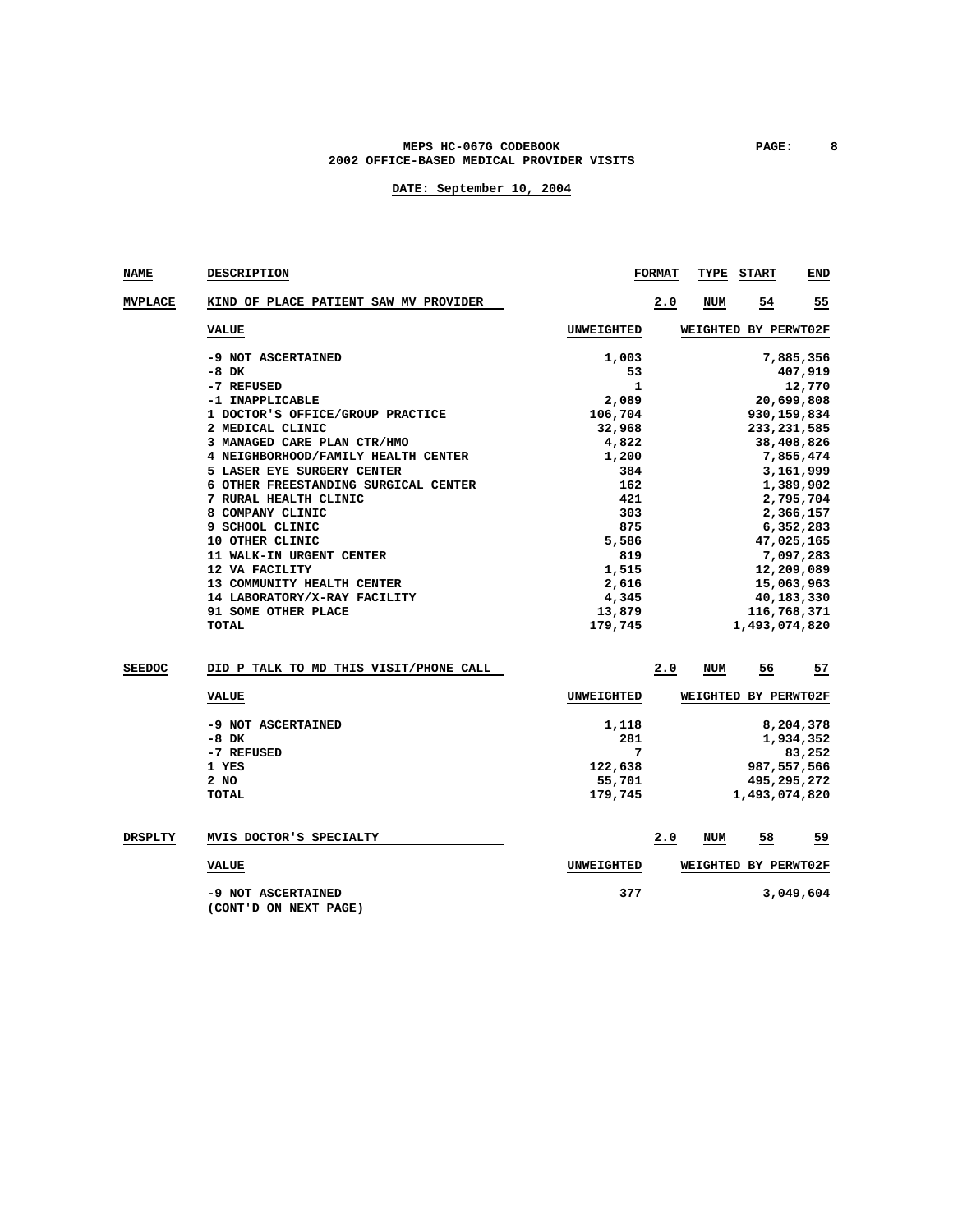### MEPS HC-067G CODEBOOK **PAGE:** 9 **2002 OFFICE-BASED MEDICAL PROVIDER VISITS**

| <b>NAME</b> | DESCRIPTION                 |                   | <b>FORMAT</b> | TYPE | <b>START</b>         | END          |
|-------------|-----------------------------|-------------------|---------------|------|----------------------|--------------|
| DRSPLTY     | MVIS DOCTOR'S SPECIALTY     |                   | 2.0           | NUM  | 58                   | <u>59</u>    |
|             | <b>VALUE</b>                | <b>UNWEIGHTED</b> |               |      | WEIGHTED BY PERWT02F |              |
|             | (CONT'D FROM PREVIOUS PAGE) |                   |               |      |                      |              |
|             | -8 DK                       | 1,512             |               |      |                      | 11, 176, 673 |
|             | -7 REFUSED                  | 2                 |               |      |                      | 16,453       |
|             | -1 INAPPLICABLE             | 57,107            |               |      | 505, 517, 254        |              |
|             | 1 ALLERGY/IMMUNOLOGY        | 1,390             |               |      |                      | 13,520,319   |
|             | 2 ANESTHESIOLOGY            | 170               |               |      |                      | 1,625,092    |
|             | 3 CARDIOLOGY (HEART)        | 3,512             |               |      |                      | 29,747,742   |
|             | 4 DERMATOLOGY (SKIN)        | 3,246             |               |      |                      | 30,624,491   |
|             | 5 ENDOCRINOLOGY/METABOLISM  | 1,123             |               |      |                      | 9,308,703    |
|             | 6 FAMILY PRACTICE           | 16,642            |               |      | 127,764,118          |              |
|             | 7 GASTROENTEROLOGY          | 1,490             |               |      |                      | 12,322,564   |
|             | 8 GENERAL PRACTICE          | 20,924            |               |      | 158,698,211          |              |
|             | 9 GENERAL SURGERY           | 1,653             |               |      |                      | 14,221,857   |
|             | 10 GERIATRICS (ELDERLY)     | 183               |               |      |                      | 1,682,710    |
|             | 11 GYNECOLOGY/OBSTETRICS    | 9,312             |               |      |                      | 71,291,322   |
|             | 12 HEMATOLOGY (BLOOD)       | 411               |               |      |                      | 3,199,752    |
|             | 13 HOSPITAL RESIDENCE       | 26                |               |      |                      | 204,167      |
|             | 14 INTERNAL MEDICINE        | 9,369             |               |      |                      | 81,933,939   |
|             | 15 NEPHROLOGY (KIDNEYS)     | 1,940             |               |      |                      | 11,707,900   |
|             | 16 NEUROLOGY                | 1,784             |               |      |                      | 15,522,373   |
|             | 17 NUCLEAR MEDICINE         | 16                |               |      |                      | 94,577       |
|             | 18 ONCOLOGY                 | 2,527             |               |      |                      | 20,243,602   |
|             | 19 OPTHALMOLOGY             | 6,614             |               |      |                      | 58,470,623   |
|             | 20 ORTHOPEDICS              | 5,400             |               |      |                      | 46,612,491   |
|             | 21 OSTEOPATHY               | 720               |               |      |                      | 6,782,264    |
|             | 22 OTORHINOLARYNGOLOGY      | 1,805             |               |      |                      | 15, 421, 379 |
|             | 23 PATHOLOGY                | 28                |               |      |                      | 235,417      |
|             | 24 PEDIATRICIAN             | 12,647            |               |      |                      | 90, 355, 782 |
|             | 25 PHYSICAL MEDICINE/REHAB  | 695               |               |      |                      | 5,145,594    |
|             | 26 PLASTIC SURGERY          | 447               |               |      |                      | 3,982,280    |
|             | 27 PROCTOLOGY               | 77                |               |      |                      | 725,423      |
|             | 28 PSYCHIATRY               | 5,731             |               |      |                      | 46,524,368   |
|             | 29 PULMONARY                | 855               |               |      |                      | 6,908,512    |
|             | (CONT'D ON NEXT PAGE)       |                   |               |      |                      |              |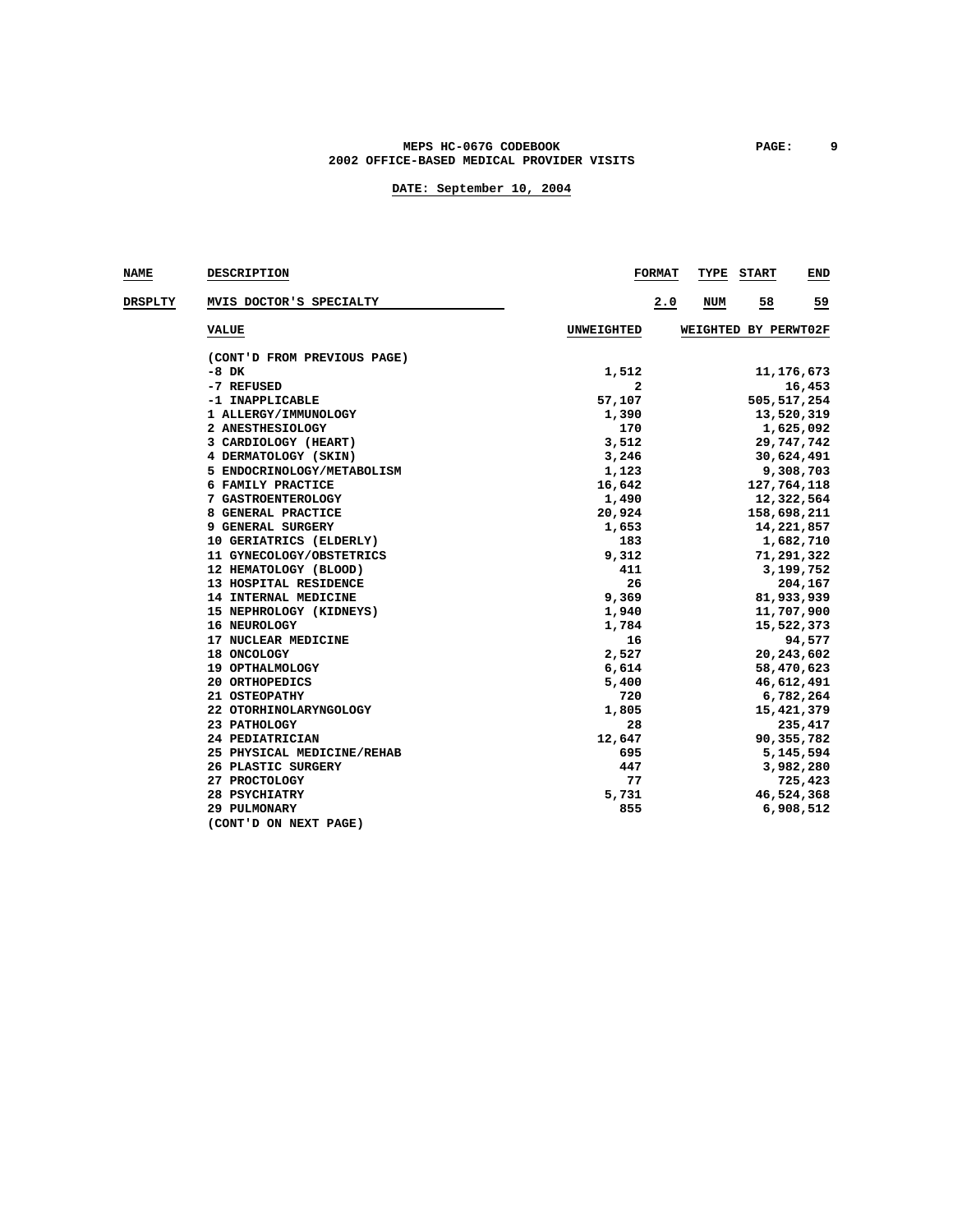### MEPS HC-067G CODEBOOK **PAGE:** 10 **2002 OFFICE-BASED MEDICAL PROVIDER VISITS**

| <b>NAME</b>     | DESCRIPTION                                 |                   | <b>FORMAT</b> | TYPE | <b>START</b>         | END          |
|-----------------|---------------------------------------------|-------------------|---------------|------|----------------------|--------------|
| DRSPLTY         | MVIS DOCTOR'S SPECIALTY                     |                   | 2.0           | NUM  | 58                   | 59           |
|                 | <b>VALUE</b>                                | <b>UNWEIGHTED</b> |               |      | WEIGHTED BY PERWT02F |              |
|                 | (CONT'D FROM PREVIOUS PAGE)                 |                   |               |      |                      |              |
|                 | 30 RADIOLOGY                                | 442               |               |      |                      | 4,427,188    |
|                 | 31 RHEUMATOLOGY (ARTHRITIS)                 | 881               |               |      |                      | 7,494,193    |
|                 | 32 THORACIC SURGERY                         | 81                |               |      |                      | 622,594      |
|                 | 33 UROLOGY                                  | 1,679             |               |      |                      | 14,544,116   |
|                 | 91 OTHER DR SPECIALTY                       | 6,927             |               |      |                      | 61, 349, 175 |
|                 | <b>TOTAL</b>                                | 179,745           |               |      | 1,493,074,820        |              |
| <b>MEDPTYPE</b> | TYPE OF MED PERSON P TALKED TO ON VST DT    |                   | 2.0           | NUM  | 60                   | 61           |
|                 |                                             |                   |               |      |                      |              |
|                 | <b>VALUE</b>                                | <b>UNWEIGHTED</b> |               |      | WEIGHTED BY PERWT02F |              |
|                 | -9 NOT ASCERTAINED                          | 1,066             |               |      |                      | 7,570,084    |
|                 | $-8$ DK                                     | 153               |               |      |                      | 1,213,392    |
|                 | -7 REFUSED                                  | 6                 |               |      |                      | 76,621       |
|                 | -1 INAPPLICABLE                             | 122,638           |               |      | 987, 557, 566        |              |
|                 | 1 CHIROPRACTOR                              | 11,051            |               |      | 101,800,136          |              |
|                 | 2 DENTIST/DENTAL CARE PERSON                | 207               |               |      |                      | 1,832,730    |
|                 | 3 MIDWIFE                                   | 467               |               |      |                      | 3,305,179    |
|                 | 4 NURSE/NURSE PRACTITIONER                  | 11,127            |               |      |                      | 95,041,133   |
|                 | 5 OPTOMETRIST                               | 2,239             |               |      |                      | 19,969,805   |
|                 | 6 PODIATRIST                                | 948               |               |      |                      | 8,541,722    |
|                 | 7 PHYSICIAN'S ASSISTANT                     | 1,643             |               |      |                      | 14,602,633   |
|                 | 8 PHYSICAL THERAPIST                        | 7,817             |               |      |                      | 70,684,880   |
|                 | 9 OCCUPATIONAL THERAPIST                    | 340               |               |      |                      | 2,714,965    |
|                 | 10 PSYCHOLOGIST                             | 3,484             |               |      |                      | 28,998,885   |
|                 | 11 SOCIAL WORKER                            | 1,228             |               |      |                      | 11,725,291   |
|                 | 12 TECHNICIAN                               | 9,511             |               |      |                      | 84,029,495   |
|                 | 13 RECEPTIONIST/CLERK/SECRETARY             | 163               |               |      |                      | 1,883,213    |
|                 | <b>14 ACUPUNCTURE</b>                       | 666               |               |      |                      | 6,322,420    |
|                 | 15 MASSAGE THERAPIST                        | 1,621             |               |      |                      | 16,899,533   |
|                 | 16 HOMEOPATHIC/NATUROPATHIC/HERBALIST       | 166               |               |      |                      | 1,237,574    |
|                 | 17 OTHER ALTERNATIVE/COMPLEMENTARY CARE PRO | 275               |               |      |                      | 2,548,477    |
|                 | 91 OTHER                                    | 2,929             |               |      |                      | 24,519,085   |
|                 | <b>TOTAL</b>                                | 179,745           |               |      | 1,493,074,820        |              |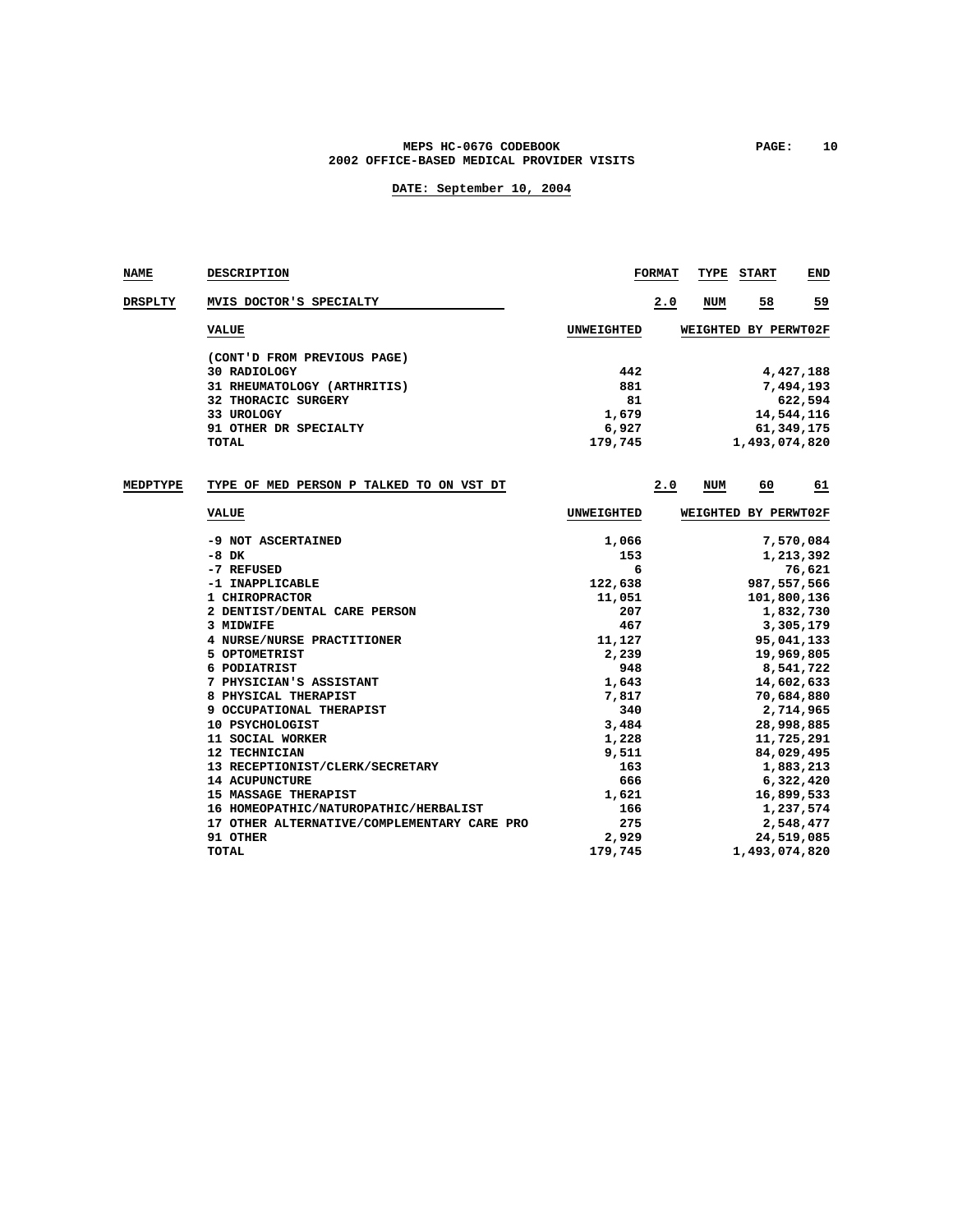#### MEPS HC-067G CODEBOOK PAGE: 11 **2002 OFFICE-BASED MEDICAL PROVIDER VISITS**

### **DATE: September 10, 2004**

**NAME DESCRIPTION FORMAT TYPE START END DOCATLOC ANY MD WORK AT LOCATION WHERE P SAW PROV 2.0 NUM 62 63 VALUE UNWEIGHTED WEIGHTED BY PERWT02F -9 NOT ASCERTAINED** <br>-8 DK <br>**1,616** <br>**1,616** <br>**1,616** <br>**1,616** <br>**1,616** ة 16,092,964<br>14,092,964<br>83,252  **-7 REFUSED 7 83,252 -1 INAPPLICABLE** 122,638<br>1 YES 25,941 **1 YES** 25,941 219,124,031 2 NO 28,383 264,581,967 **2 NO 28,383** 264,581,967 **28,383** 264,581,967 **28,383** 264,581,967 **28,383 TOTAL 179,745 1,493,074,820 VSTCTGRY BEST CATEGORY FOR CARE P RECV ON VST DT 2.0 NUM 64 65**

| <b>VALUE</b>                             | UNWEIGHTED | WEIGHTED BY PERWT02F |
|------------------------------------------|------------|----------------------|
| -9 NOT ASCERTAINED                       | 515        | 3,756,202            |
| -8 DK                                    | 102        | 818,259              |
| -7 REFUSED                               | 2          | 24,255               |
| -1 INAPPLICABLE                          | 2,089      | 20,699,808           |
| 1 GENERAL CHECKUP                        | 35,039     | 285, 125, 192        |
| 2 DIAGNOSIS OR TREATMENT                 | 87,336     | 729,621,144          |
| 3 EMERGENCY (E.G., ACCIDENT OR INJURY)   | 1,123      | 9,502,075            |
| 4 PSYCHOTHERAPY/MENTAL HEALTH COUNSELING | 9,302      | 77,496,110           |
| 5 FOLLOW-UP OR POST-OPERATIVE VISIT      | 17,521     | 144, 310, 116        |
| IMMUNIZATIONS OR SHOTS<br>6.             | 5,497      | 48,289,457           |
| 7 VISION EXAM                            | 4,065      | 36,040,492           |
| 8 MATERNITY CARE (PRE/POSTNATAL)         | 4,613      | 31,542,152           |
| 9 WELL CHILD EXAM                        | 1,983      | 14,940,481           |
| <b>10 LASER EYE SURGERY</b>              | 190        | 1,684,175            |
| 91 OTHER                                 | 10,368     | 89,224,902           |
| TOTAL                                    | 179,745    | 1,493,074,820        |
|                                          |            |                      |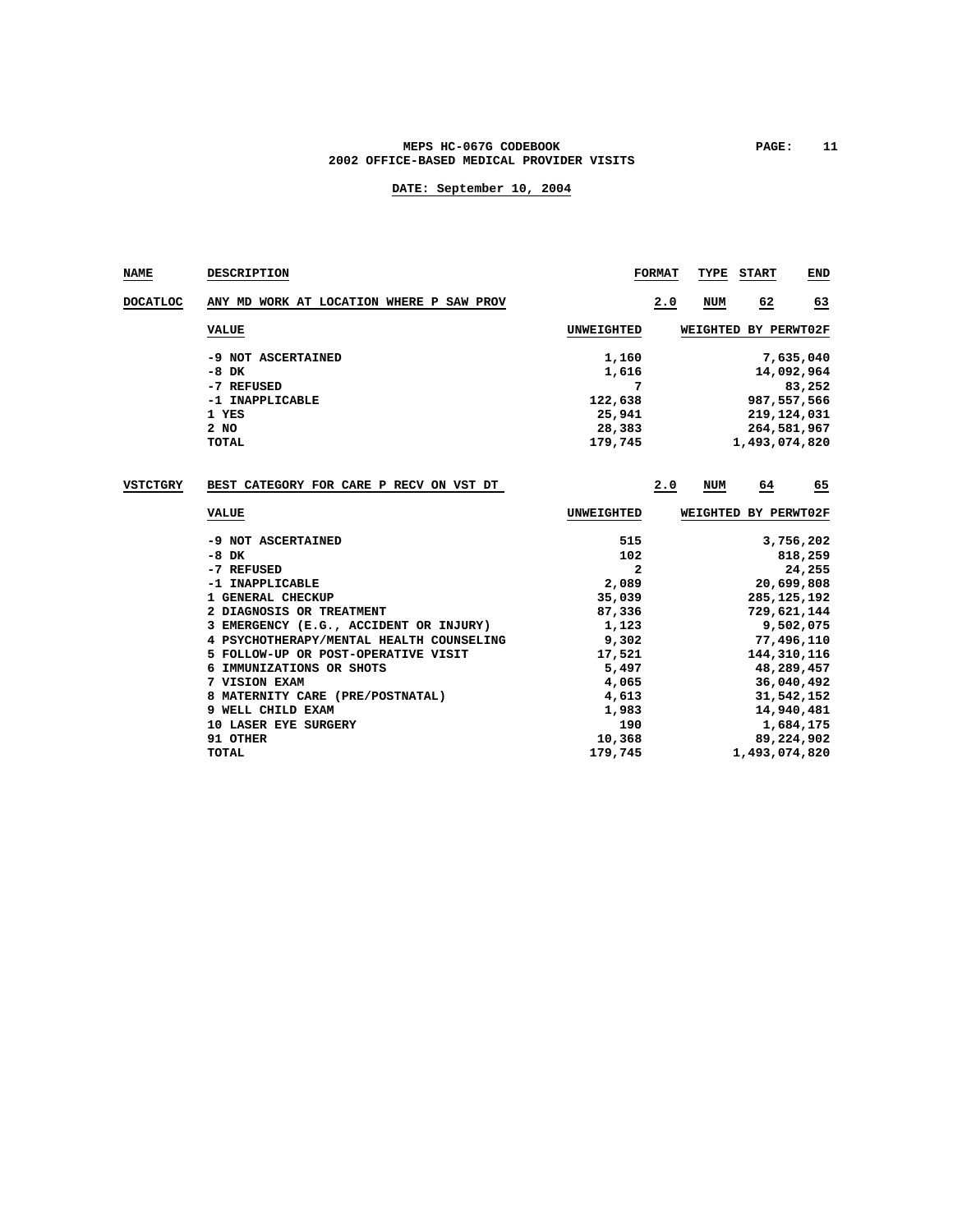### MEPS HC-067G CODEBOOK **PAGE:** 12 **2002 OFFICE-BASED MEDICAL PROVIDER VISITS**

| NAME            | <b>DESCRIPTION</b>                                                                                                   |                                                                      | <b>FORMAT</b> | TYPE       | <b>START</b>                   | END                                                                             |
|-----------------|----------------------------------------------------------------------------------------------------------------------|----------------------------------------------------------------------|---------------|------------|--------------------------------|---------------------------------------------------------------------------------|
| <b>VSTRELCN</b> | THIS VST/PHONE CALL RELATED TO SPEC COND                                                                             |                                                                      | 2.0           | <b>NUM</b> | 66                             | 67                                                                              |
|                 | <b>VALUE</b>                                                                                                         | UNWEIGHTED                                                           |               |            | WEIGHTED BY PERWT02F           |                                                                                 |
|                 | -9 NOT ASCERTAINED<br>$-8$ DK<br>-7 REFUSED<br>1 YES<br>2 NO<br><b>TOTAL</b>                                         | 615<br>216<br>15<br>148,565<br>30,334<br>179,745                     |               |            | 1,229,671,572<br>1,493,074,820 | 5,078,090<br>1,791,258<br>175,779<br>256,358,120                                |
| PHYSTH          | THIS VISIT DID P HAVE PHYSICAL THERAPY                                                                               |                                                                      | 2.0           | <b>NUM</b> | 68                             | 69                                                                              |
|                 | <b>VALUE</b>                                                                                                         | <b>UNWEIGHTED</b>                                                    |               |            | WEIGHTED BY PERWT02F           |                                                                                 |
|                 | -9 NOT ASCERTAINED<br>$-8$ DK<br>-7 REFUSED<br>-1 INAPPLICABLE<br>1 YES<br>2 NO<br>95 NO TREATMENT RECEIVED<br>TOTAL | 1,333<br>197<br>3<br>5,060<br>15,257<br>20,365<br>137,530<br>179,745 |               |            | 1,136,100,820<br>1,493,074,820 | 11,756,041<br>1,501,396<br>34,755<br>46,290,485<br>135,256,371<br>162, 134, 952 |
| <b>OCCUPTH</b>  | THIS VIS DID P HAVE OCCUPATIONAL THERAPY                                                                             |                                                                      | 2.0           | <b>NUM</b> | 70                             | $\frac{71}{2}$                                                                  |
|                 | <b>VALUE</b>                                                                                                         | <b>UNWEIGHTED</b>                                                    |               |            | WEIGHTED BY PERWT02F           |                                                                                 |
|                 | -9 NOT ASCERTAINED<br>$-8$ DK<br>-7 REFUSED<br>-1 INAPPLICABLE<br>1 YES<br>2 NO<br>95 NO TREATMENT RECEIVED<br>TOTAL | 1,333<br>197<br>3<br>5,060<br>964<br>34,658<br>137,530<br>179,745    |               |            | 1,136,100,820<br>1,493,074,820 | 11,756,041<br>1,501,396<br>34,755<br>46,290,485<br>7,930,299<br>289,461,024     |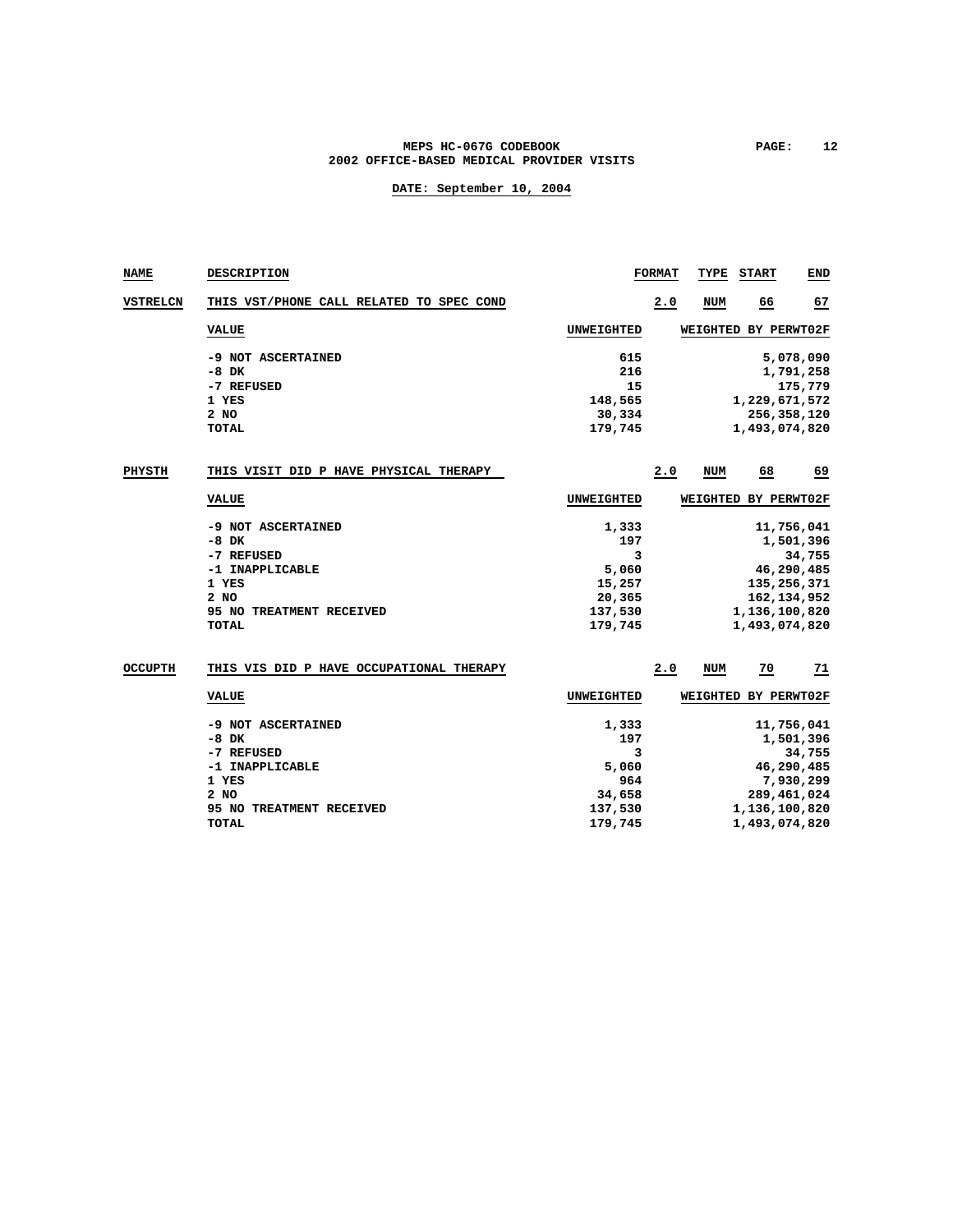### MEPS HC-067G CODEBOOK PAGE: 13 **2002 OFFICE-BASED MEDICAL PROVIDER VISITS**

| <b>NAME</b>     | DESCRIPTION                                                                                                                 |                                                                   | <b>FORMAT</b> | TYPE       | <b>START</b>                   | END                                                                           |
|-----------------|-----------------------------------------------------------------------------------------------------------------------------|-------------------------------------------------------------------|---------------|------------|--------------------------------|-------------------------------------------------------------------------------|
| <b>SPEECHTH</b> | THIS VISIT DID P HAVE SPEECH THERAPY                                                                                        |                                                                   | 2.0           | <b>NUM</b> | $\overline{22}$                | $\overline{23}$                                                               |
|                 | <b>VALUE</b>                                                                                                                | <b>UNWEIGHTED</b>                                                 |               |            | WEIGHTED BY PERWT02F           |                                                                               |
|                 | -9 NOT ASCERTAINED<br>$-8$ DK<br>-7 REFUSED<br>-1 INAPPLICABLE<br>1 YES<br>2 NO<br>95 NO TREATMENT RECEIVED<br><b>TOTAL</b> | 1,333<br>197<br>3<br>5,060<br>813<br>34,809<br>137,530<br>179,745 |               |            | 1,136,100,820<br>1,493,074,820 | 11,756,041<br>1,501,396<br>34,755<br>46,290,485<br>4,916,309<br>292, 475, 014 |
| <b>CHEMOTH</b>  | THIS VISIT DID P HAVE CHEMOTHERAPY                                                                                          |                                                                   | 2.0           | <b>NUM</b> | 74                             | 75                                                                            |
|                 | <b>VALUE</b>                                                                                                                | <b>UNWEIGHTED</b>                                                 |               |            | WEIGHTED BY PERWT02F           |                                                                               |
|                 | -9 NOT ASCERTAINED<br>$-8$ DK<br>-7 REFUSED<br>-1 INAPPLICABLE<br>1 YES<br>2 NO<br>95 NO TREATMENT RECEIVED<br><b>TOTAL</b> | 1,333<br>197<br>3<br>5,060<br>720<br>34,902<br>137,530<br>179,745 |               |            | 1,136,100,820<br>1,493,074,820 | 11,756,041<br>1,501,396<br>34,755<br>46,290,485<br>5,280,513<br>292,110,810   |
| <b>RADIATTH</b> | THIS VISIT DID P HAVE RADIATION THERAPY                                                                                     |                                                                   | 2.0           | <b>NUM</b> | 76                             | 77                                                                            |
|                 | <b>VALUE</b>                                                                                                                | <b>UNWEIGHTED</b>                                                 |               |            | WEIGHTED BY PERWT02F           |                                                                               |
|                 | -9 NOT ASCERTAINED<br>$-8$ DK<br>-7 REFUSED<br>-1 INAPPLICABLE<br>1 YES<br>2 NO<br>95 NO TREATMENT RECEIVED<br><b>TOTAL</b> | 1,333<br>197<br>3<br>5,060<br>886<br>34,736<br>137,530<br>179,745 |               |            | 1,136,100,820<br>1,493,074,820 | 11,756,041<br>1,501,396<br>34,755<br>46,290,485<br>7,553,056<br>289,838,267   |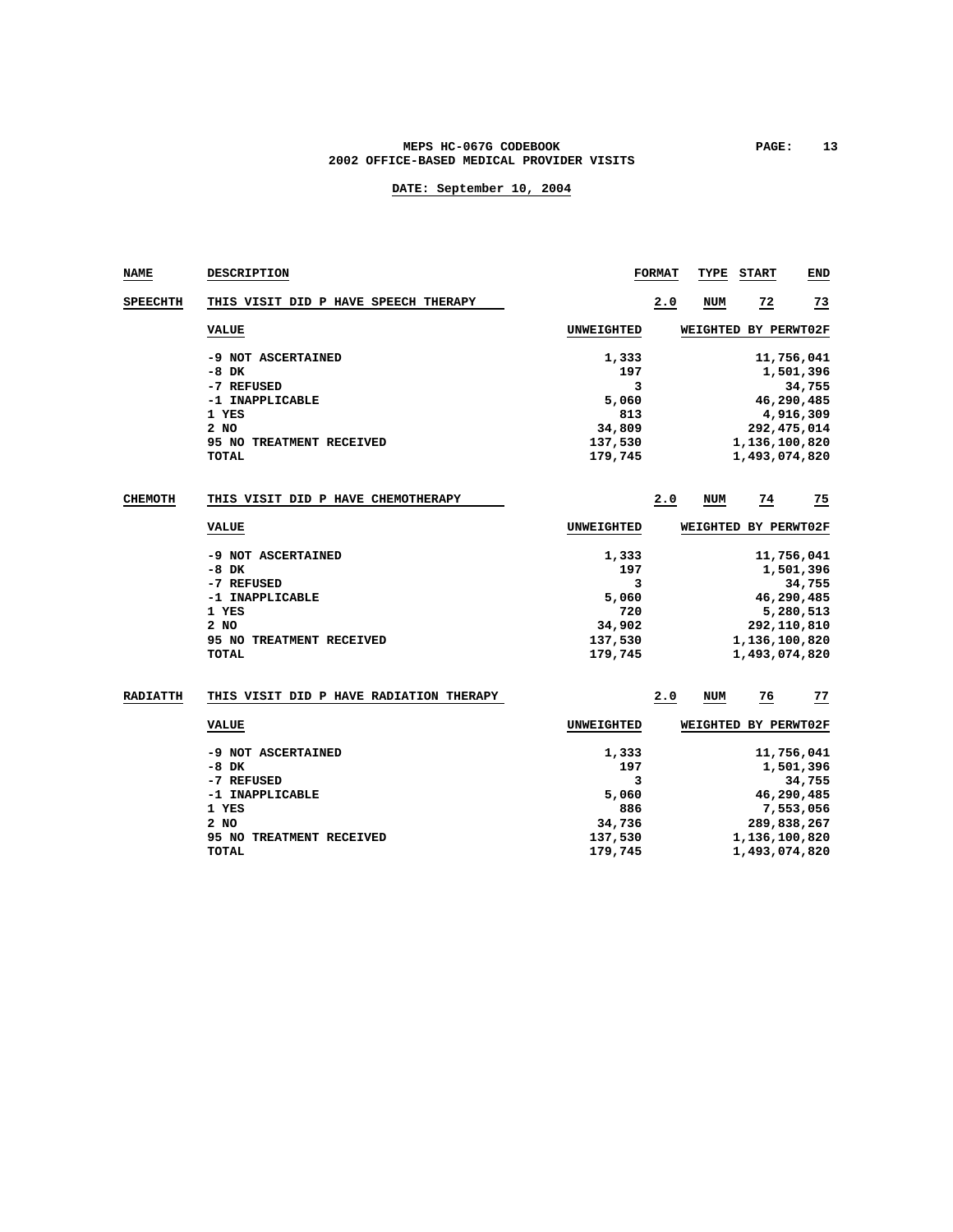### MEPS HC-067G CODEBOOK **PAGE:** 14 **2002 OFFICE-BASED MEDICAL PROVIDER VISITS**

| NAME           | <b>DESCRIPTION</b>                                                                                                            |                                                                     | <b>FORMAT</b> | TYPE       | <b>START</b>                   | END                                                                          |
|----------------|-------------------------------------------------------------------------------------------------------------------------------|---------------------------------------------------------------------|---------------|------------|--------------------------------|------------------------------------------------------------------------------|
| KIDNEYD        | THIS VISIT DID P HAVE KIDNEY DIALYSIS                                                                                         |                                                                     | 2.0           | <b>NUM</b> | $\overline{28}$                | $^{79}$                                                                      |
|                | <b>VALUE</b>                                                                                                                  | <b>UNWEIGHTED</b>                                                   |               |            | WEIGHTED BY PERWT02F           |                                                                              |
|                | -9 NOT ASCERTAINED<br>$-8$ DK<br>-7 REFUSED<br>-1 INAPPLICABLE<br>1 YES<br>2 NO<br>95 NO TREATMENT RECEIVED<br><b>TOTAL</b>   | 1,333<br>197<br>3<br>5,060<br>4,246<br>31,376<br>137,530<br>179,745 |               |            | 1,136,100,820<br>1,493,074,820 | 11,756,041<br>1,501,396<br>34,755<br>46,290,485<br>27,303,602<br>270,087,721 |
| <b>IVTHER</b>  | THIS VISIT DID P HAVE IV THERAPY                                                                                              |                                                                     | 2.0           | <b>NUM</b> | 80                             | 81                                                                           |
|                | <b>VALUE</b>                                                                                                                  | <b>UNWEIGHTED</b>                                                   |               |            | WEIGHTED BY PERWT02F           |                                                                              |
|                | -9 NOT ASCERTAINED<br>$-8$ DK<br>-7 REFUSED<br>-1 INAPPLICABLE<br>1 YES<br>$2$ NO<br>95 NO TREATMENT RECEIVED<br><b>TOTAL</b> | 1,333<br>197<br>3<br>5,060<br>496<br>35,126<br>137,530<br>179,745   |               |            | 1,136,100,820<br>1,493,074,820 | 11,756,041<br>1,501,396<br>34,755<br>46,290,485<br>3,694,168<br>293,697,155  |
| <b>DRUGTRT</b> | THIS VIS DID P HAVE TRT FOR DRUG/ALCOHOL                                                                                      |                                                                     | 2.0           | NUM        | 82                             | 83                                                                           |
|                | <b>VALUE</b>                                                                                                                  | <b>UNWEIGHTED</b>                                                   |               |            | WEIGHTED BY PERWT02F           |                                                                              |
|                | -9 NOT ASCERTAINED<br>$-8$ DK<br>-7 REFUSED<br>-1 INAPPLICABLE<br>1 YES<br>2 NO<br>95 NO TREATMENT RECEIVED<br><b>TOTAL</b>   | 1,333<br>197<br>3<br>5,060<br>645<br>34,977<br>137,530<br>179,745   |               |            | 1,136,100,820<br>1,493,074,820 | 11,756,041<br>1,501,396<br>34,755<br>46,290,485<br>4,898,331<br>292,492,992  |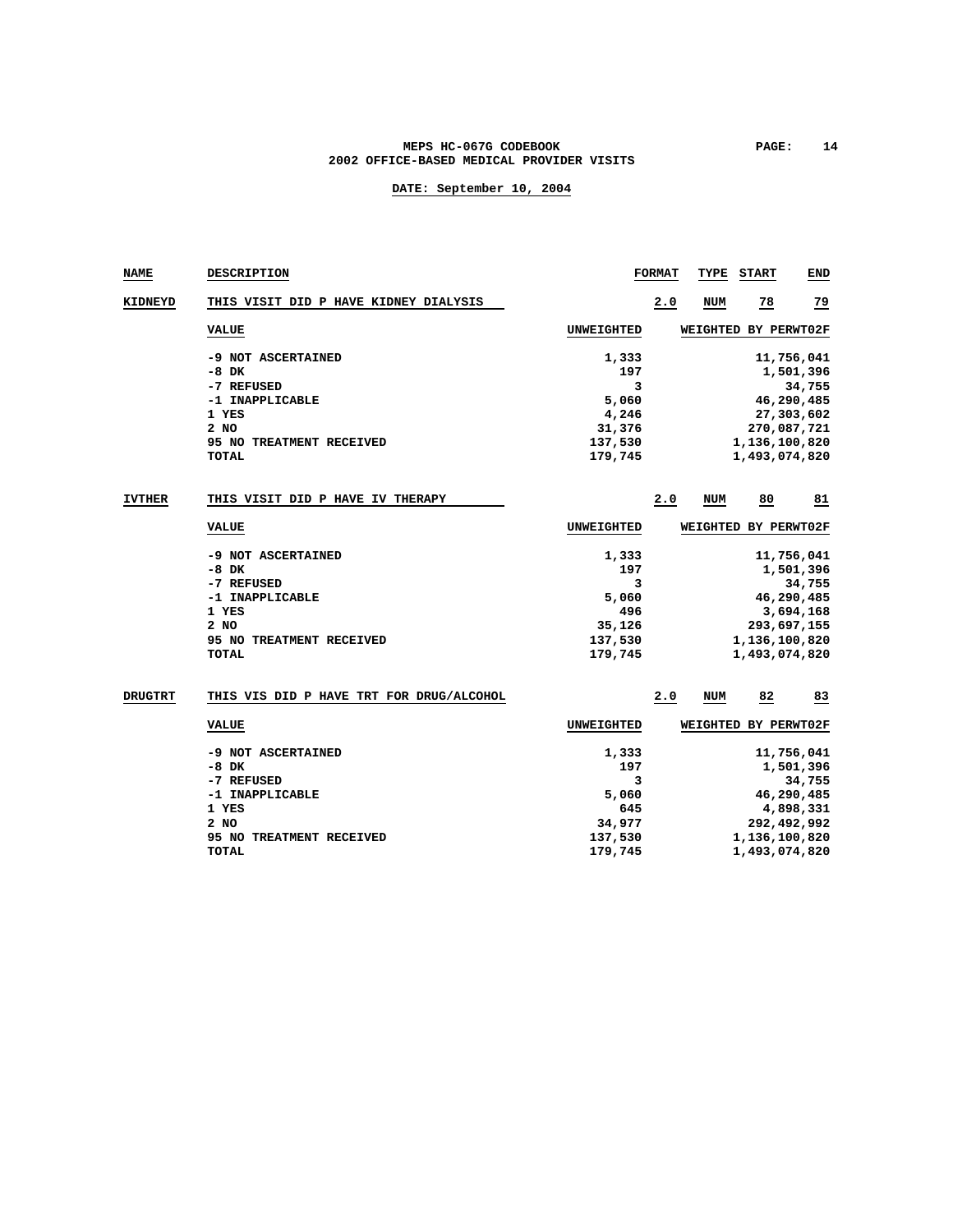### MEPS HC-067G CODEBOOK **PAGE:** 15 **2002 OFFICE-BASED MEDICAL PROVIDER VISITS**

| <b>NAME</b>     | DESCRIPTION                              |                   | <b>FORMAT</b> | TYPE | <b>START</b>         | END          |
|-----------------|------------------------------------------|-------------------|---------------|------|----------------------|--------------|
| <b>RCVSHOT</b>  | THIS VISIT DID P RECEIVE AN ALLERGY SHOT |                   | 2.0           | NUM  | 84                   | 85           |
|                 | <b>VALUE</b>                             | UNWEIGHTED        |               |      | WEIGHTED BY PERWT02F |              |
|                 | -9 NOT ASCERTAINED                       | 1,333             |               |      |                      | 11,756,041   |
|                 | $-8$ DK                                  | 197               |               |      |                      | 1,501,396    |
|                 | -7 REFUSED                               | 3                 |               |      |                      | 34,755       |
|                 | -1 INAPPLICABLE                          | 5,060             |               |      |                      | 46,290,485   |
|                 | 1 YES                                    | 2,838             |               |      |                      | 27,832,852   |
|                 | 2 NO                                     | 32,784            |               |      | 269,558,471          |              |
|                 | 95 NO TREATMENT RECEIVED                 | 137,530           |               |      | 1,136,100,820        |              |
|                 | TOTAL                                    | 179,745           |               |      | 1,493,074,820        |              |
| <b>PSYCHOTH</b> | DID P HAVE PSYCHOTHERAPY/COUNSELING      |                   | 2.0           | NUM  | 86                   | 87           |
|                 | <b>VALUE</b>                             | UNWEIGHTED        |               |      | WEIGHTED BY PERWT02F |              |
|                 | -9 NOT ASCERTAINED                       | 1,333             |               |      |                      | 11,756,041   |
|                 | -8 DK                                    | 197               |               |      |                      | 1,501,396    |
|                 | -7 REFUSED                               | 3                 |               |      |                      | 34,755       |
|                 | -1 INAPPLICABLE                          | 5,060             |               |      |                      | 46,290,485   |
|                 | 1 YES                                    | 9,756             |               |      |                      | 80, 391, 229 |
|                 | 2 NO                                     | 25,866            |               |      | 217,000,094          |              |
|                 | 95 NO TREATMENT RECEIVED                 | 137,530           |               |      | 1,136,100,820        |              |
|                 | <b>TOTAL</b>                             | 179,745           |               |      | 1,493,074,820        |              |
| <b>LABTEST</b>  | THIS VISIT DID P HAVE LAB TESTS          |                   | 2.0           | NUM  | 88                   | 89           |
|                 | <b>VALUE</b>                             | <b>UNWEIGHTED</b> |               |      | WEIGHTED BY PERWT02F |              |
|                 |                                          |                   |               |      |                      |              |
|                 | -9 NOT ASCERTAINED                       | 2,137             |               |      |                      | 15,430,751   |
|                 | $-8$ DK                                  | 717               |               |      |                      | 5,873,828    |
|                 | -7 REFUSED                               | 3                 |               |      |                      | 34,755       |
|                 | -1 INAPPLICABLE                          | 2,089             |               |      |                      | 20,699,808   |
|                 | 1 YES                                    | 37,225            |               |      | 294, 151, 149        |              |
|                 | 2 NO                                     | 29,442            |               |      | 251, 478, 527        |              |
|                 | 95 NO SERVICES RECEIVED                  | 108,132           |               |      | 905,406,001          |              |
|                 | TOTAL                                    | 179,745           |               |      | 1,493,074,820        |              |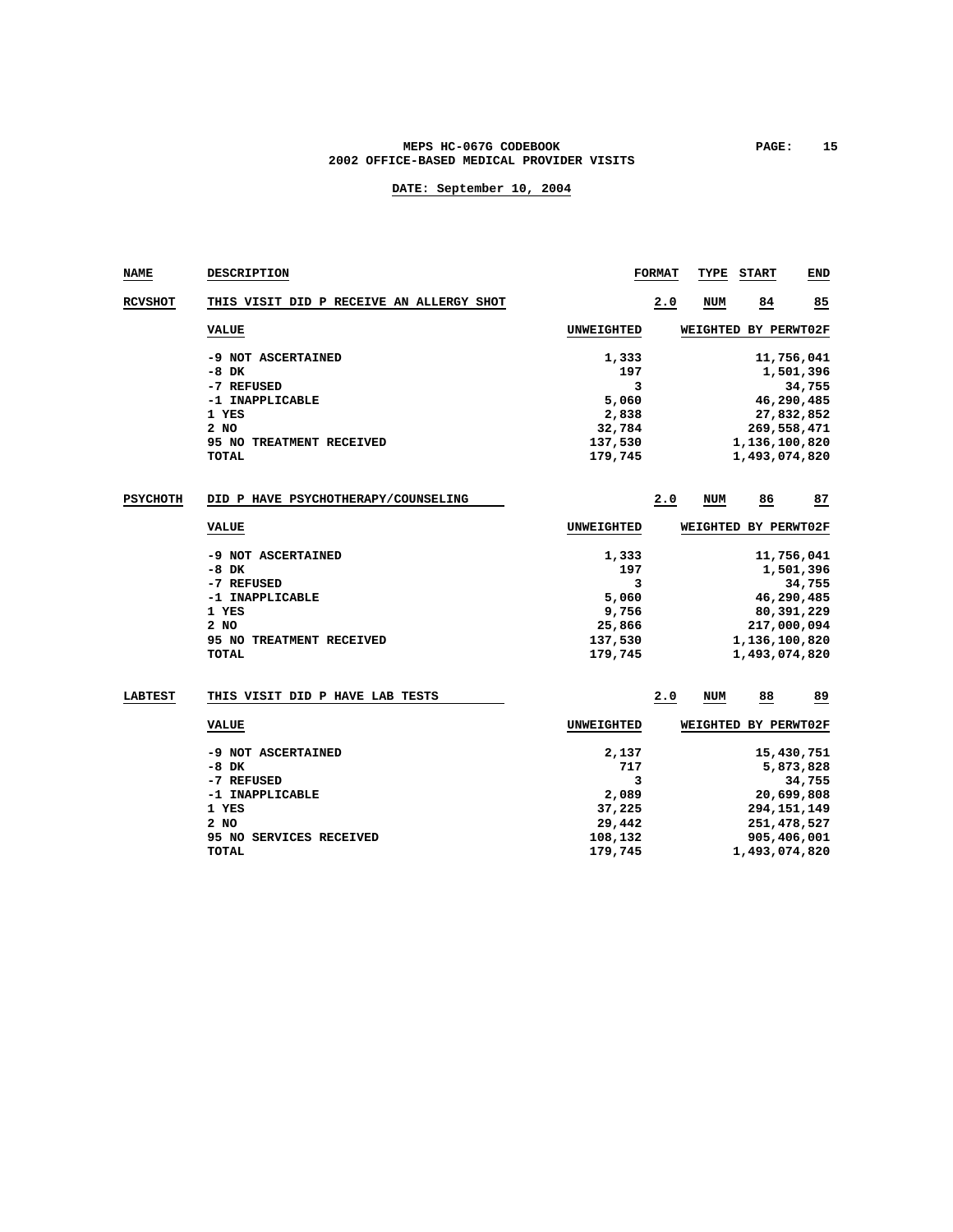### **MEPS HC-067G CODEBOOK PAGE: 16 2002 OFFICE-BASED MEDICAL PROVIDER VISITS**

| <b>NAME</b>  | DESCRIPTION                              |                   | <b>FORMAT</b> | TYPE       | <b>START</b>         | END            |
|--------------|------------------------------------------|-------------------|---------------|------------|----------------------|----------------|
| SONOGRAM     | THIS VISIT DID P HAVE SONOGRAM OR ULTRSD |                   | 2.0           | <b>NUM</b> | 90                   | 91             |
|              | <b>VALUE</b>                             | UNWEIGHTED        |               |            | WEIGHTED BY PERWT02F |                |
|              | -9 NOT ASCERTAINED                       | 2,137             |               |            |                      | 15,430,751     |
|              | -8 DK                                    | 717               |               |            |                      | 5,873,828      |
|              | -7 REFUSED                               | 3                 |               |            |                      | 34,755         |
|              | -1 INAPPLICABLE                          | 2,089             |               |            |                      | 20,699,808     |
|              | 1 YES                                    | 3,386             |               |            |                      | 27,588,728     |
|              | 2 NO                                     | 63,281            |               |            |                      | 518,040,948    |
|              | 95 NO SERVICES RECEIVED                  | 108,132           |               |            |                      | 905,406,001    |
|              | TOTAL                                    | 179,745           |               |            | 1,493,074,820        |                |
| <b>XRAYS</b> | THIS VISIT DID P HAVE X-RAYS             |                   | 2.0           | NUM        | 92                   | 93             |
|              | <b>VALUE</b>                             | UNWEIGHTED        |               |            | WEIGHTED BY PERWT02F |                |
|              |                                          |                   |               |            |                      |                |
|              | -9 NOT ASCERTAINED                       | 2,137             |               |            |                      | 15,430,751     |
|              | -8 DK                                    | 717               |               |            |                      | 5,873,828      |
|              | -7 REFUSED                               | 3                 |               |            |                      | 34,755         |
|              | -1 INAPPLICABLE                          | 2,089             |               |            |                      | 20,699,808     |
|              | 1 YES                                    | 8,576             |               |            |                      | 68,687,151     |
|              | 2 NO                                     | 58,091            |               |            |                      | 476,942,526    |
|              | 95 NO SERVICES RECEIVED                  | 108,132           |               |            | 905,406,001          |                |
|              | <b>TOTAL</b>                             | 179,745           |               |            | 1,493,074,820        |                |
| MAMMOG       | THIS VISIT DID P HAVE A MAMMOGRAM        |                   | 2.0           | NUM        | 94                   | $\frac{95}{1}$ |
|              |                                          |                   |               |            |                      |                |
|              | <b>VALUE</b>                             | <b>UNWEIGHTED</b> |               |            | WEIGHTED BY PERWT02F |                |
|              | -9 NOT ASCERTAINED                       | 2,137             |               |            |                      | 15,430,751     |
|              | $-8$ DK                                  | 717               |               |            |                      | 5,873,828      |
|              | -7 REFUSED                               | 3                 |               |            |                      | 34,755         |
|              | -1 INAPPLICABLE                          | 2,089             |               |            |                      | 20,699,808     |
|              | 1 YES                                    | 1,749             |               |            |                      | 14,775,663     |
|              | 2 NO                                     | 64,918            |               |            |                      | 530,854,013    |
|              | 95 NO SERVICES RECEIVED                  | 108,132           |               |            | 905,406,001          |                |
|              | <b>TOTAL</b>                             | 179,745           |               |            | 1,493,074,820        |                |
|              |                                          |                   |               |            |                      |                |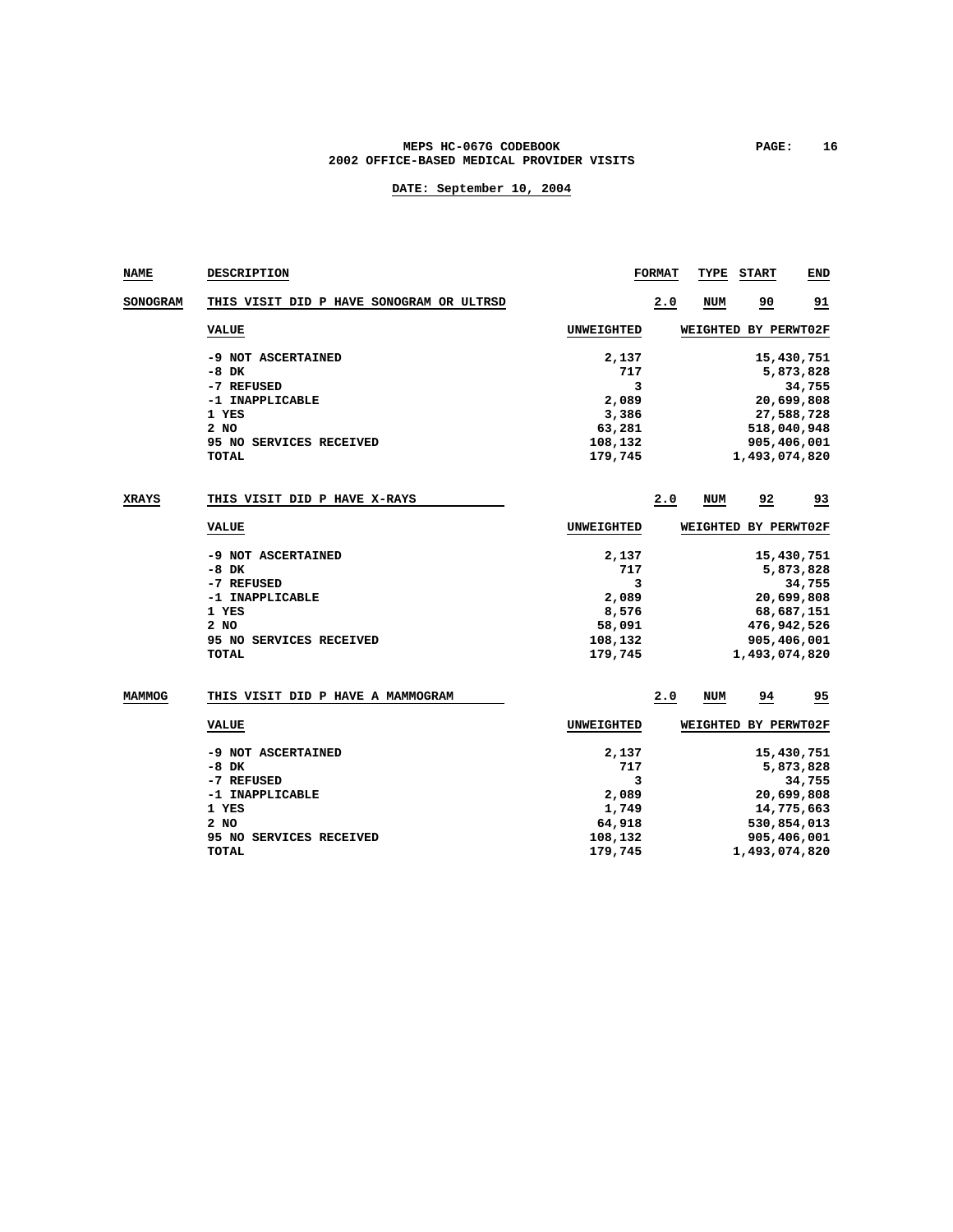### MEPS HC-067G CODEBOOK **PAGE:** 17 **2002 OFFICE-BASED MEDICAL PROVIDER VISITS**

| <b>NAME</b> | <b>DESCRIPTION</b>                   |                   | <b>FORMAT</b> | TYPE                 | <b>START</b>  | <b>END</b>    |
|-------------|--------------------------------------|-------------------|---------------|----------------------|---------------|---------------|
| MRI         | THIS VISIT DID P HAVE AN MRI/CATSCAN |                   | 2.0           | NUM                  | 96            | 97            |
|             | <b>VALUE</b>                         | UNWEIGHTED        |               | WEIGHTED BY PERWT02F |               |               |
|             | -9 NOT ASCERTAINED                   | 2,137             |               |                      |               | 15,430,751    |
|             | $-8$ DK                              | 717               |               |                      |               | 5,873,828     |
|             | -7 REFUSED                           | 3                 |               |                      |               | 34,755        |
|             | -1 INAPPLICABLE                      | 2,089             |               |                      |               | 20,699,808    |
|             | 1 YES                                | 1,575             |               |                      |               | 13,348,614    |
|             | 2 NO                                 | 65,092            |               |                      |               | 532,281,063   |
|             | 95 NO SERVICES RECEIVED              | 108,132           |               |                      |               | 905,406,001   |
|             | <b>TOTAL</b>                         | 179,745           |               |                      | 1,493,074,820 |               |
| EKG         | THIS VISIT DID P HAVE AN EKG OR ECG  |                   | 2.0           | <b>NUM</b>           | 98            | <u>وو</u>     |
|             | <b>VALUE</b>                         | UNWEIGHTED        |               | WEIGHTED BY PERWT02F |               |               |
|             | -9 NOT ASCERTAINED                   | 2,137             |               |                      |               | 15,430,751    |
|             | $-8$ DK                              | 717               |               |                      |               | 5,873,828     |
|             | -7 REFUSED                           | 3                 |               |                      |               | 34,755        |
|             | -1 INAPPLICABLE                      | 2,089             |               |                      |               | 20,699,808    |
|             | 1 YES                                | 2,954             |               |                      |               | 25, 166, 386  |
|             | 2 NO                                 | 63,713            |               |                      |               | 520, 463, 291 |
|             | 95 NO SERVICES RECEIVED              | 108,132           |               |                      |               | 905,406,001   |
|             | <b>TOTAL</b>                         | 179,745           |               |                      | 1,493,074,820 |               |
| EEG         | THIS VISIT DID P HAVE AN EEG         |                   | 2.0           | NUM                  | 100           | 101           |
|             | <b>VALUE</b>                         | <b>UNWEIGHTED</b> |               | WEIGHTED BY PERWT02F |               |               |
|             | -9 NOT ASCERTAINED                   | 2,137             |               |                      |               | 15,430,751    |
|             | $-8$ DK                              | 717               |               |                      |               | 5,873,828     |
|             | -7 REFUSED                           | 3                 |               |                      |               | 34,755        |
|             | -1 INAPPLICABLE                      | 2,089             |               |                      |               | 20,699,808    |
|             | 1 YES                                | 185               |               |                      |               | 1,491,665     |
|             | 2 NO                                 | 66,482            |               |                      |               | 544,138,012   |
|             | 95 NO SERVICES RECEIVED              | 108,132           |               |                      |               | 905,406,001   |
|             | <b>TOTAL</b>                         | 179,745           |               |                      | 1,493,074,820 |               |
|             |                                      |                   |               |                      |               |               |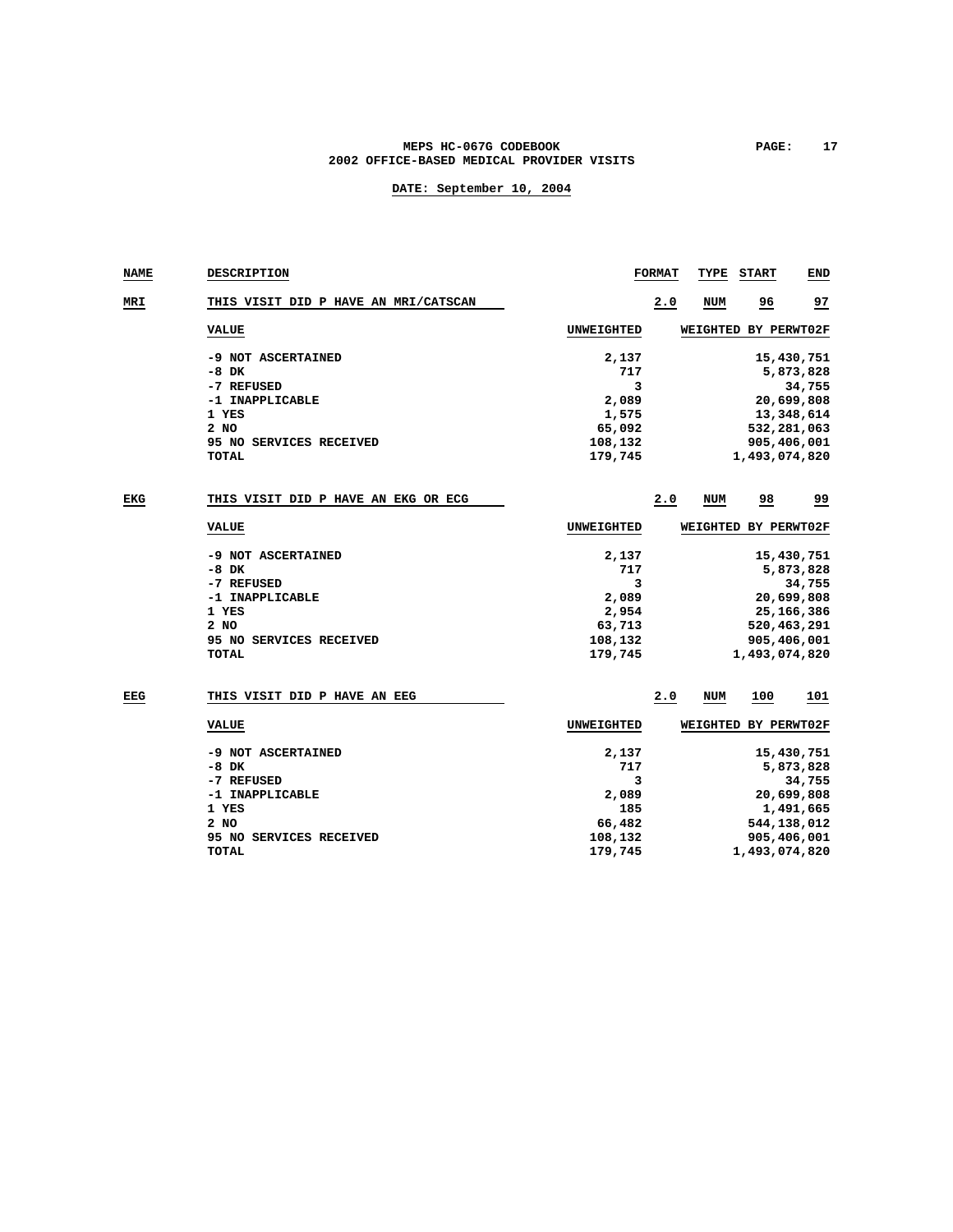### MEPS HC-067G CODEBOOK **PAGE:** 18 **2002 OFFICE-BASED MEDICAL PROVIDER VISITS**

| NAME           | <b>DESCRIPTION</b>                                                                                                         |                                                                      | <b>FORMAT</b> | TYPE                        | <b>START</b>  | END                                                                                            |
|----------------|----------------------------------------------------------------------------------------------------------------------------|----------------------------------------------------------------------|---------------|-----------------------------|---------------|------------------------------------------------------------------------------------------------|
| <b>RCVVAC</b>  | THIS VISIT DID P RECEIVE A VACCINATION                                                                                     |                                                                      | 2.0           | NUM                         | 102           | 103                                                                                            |
|                | <b>VALUE</b>                                                                                                               | UNWEIGHTED                                                           |               | WEIGHTED BY PERWT02F        |               |                                                                                                |
|                | -9 NOT ASCERTAINED<br>$-8$ DK<br>-7 REFUSED<br>-1 INAPPLICABLE<br>1 YES<br>2 NO<br>95 NO SERVICES RECEIVED<br><b>TOTAL</b> | 2,137<br>717<br>3<br>2,089<br>3,663<br>63,004<br>108,132<br>179,745  |               |                             | 1,493,074,820 | 15,430,751<br>5,873,828<br>34,755<br>20,699,808<br>28,120,371<br>517,509,305<br>905,406,001    |
| <b>ANESTH</b>  | THIS VISIT DID P RECEIVE ANESTHESIA                                                                                        |                                                                      | 2.0           | NUM                         | 104           | 105                                                                                            |
|                | <b>VALUE</b>                                                                                                               | UNWEIGHTED                                                           |               | <b>WEIGHTED BY PERWT02F</b> |               |                                                                                                |
|                | -9 NOT ASCERTAINED<br>$-8$ DK<br>-7 REFUSED<br>-1 INAPPLICABLE<br>1 YES<br>2 NO<br>95 NO SERVICES RECEIVED<br>TOTAL        | 2,137<br>717<br>3<br>2,089<br>621<br>66,046<br>108,132<br>179,745    |               |                             | 1,493,074,820 | 15,430,751<br>5,873,828<br>34,755<br>20,699,808<br>5,220,552<br>540,409,124<br>905,406,001     |
| <b>OTHSVCE</b> | THIS VISIT DID P HAVE OTH DIAG TEST/EXAM                                                                                   |                                                                      | 2.0           | NUM                         | 106           | 107                                                                                            |
|                | <b>VALUE</b>                                                                                                               | UNWEIGHTED                                                           |               | WEIGHTED BY PERWT02F        |               |                                                                                                |
|                | -9 NOT ASCERTAINED<br>$-8$ DK<br>-7 REFUSED<br>-1 INAPPLICABLE<br>1 YES<br>2 NO<br>95 NO SERVICES RECEIVED<br><b>TOTAL</b> | 2,137<br>717<br>3<br>2,089<br>20,657<br>46,010<br>108,132<br>179,745 |               |                             | 1,493,074,820 | 15,430,751<br>5,873,828<br>34,755<br>20,699,808<br>175,249,756<br>370, 379, 920<br>905,406,001 |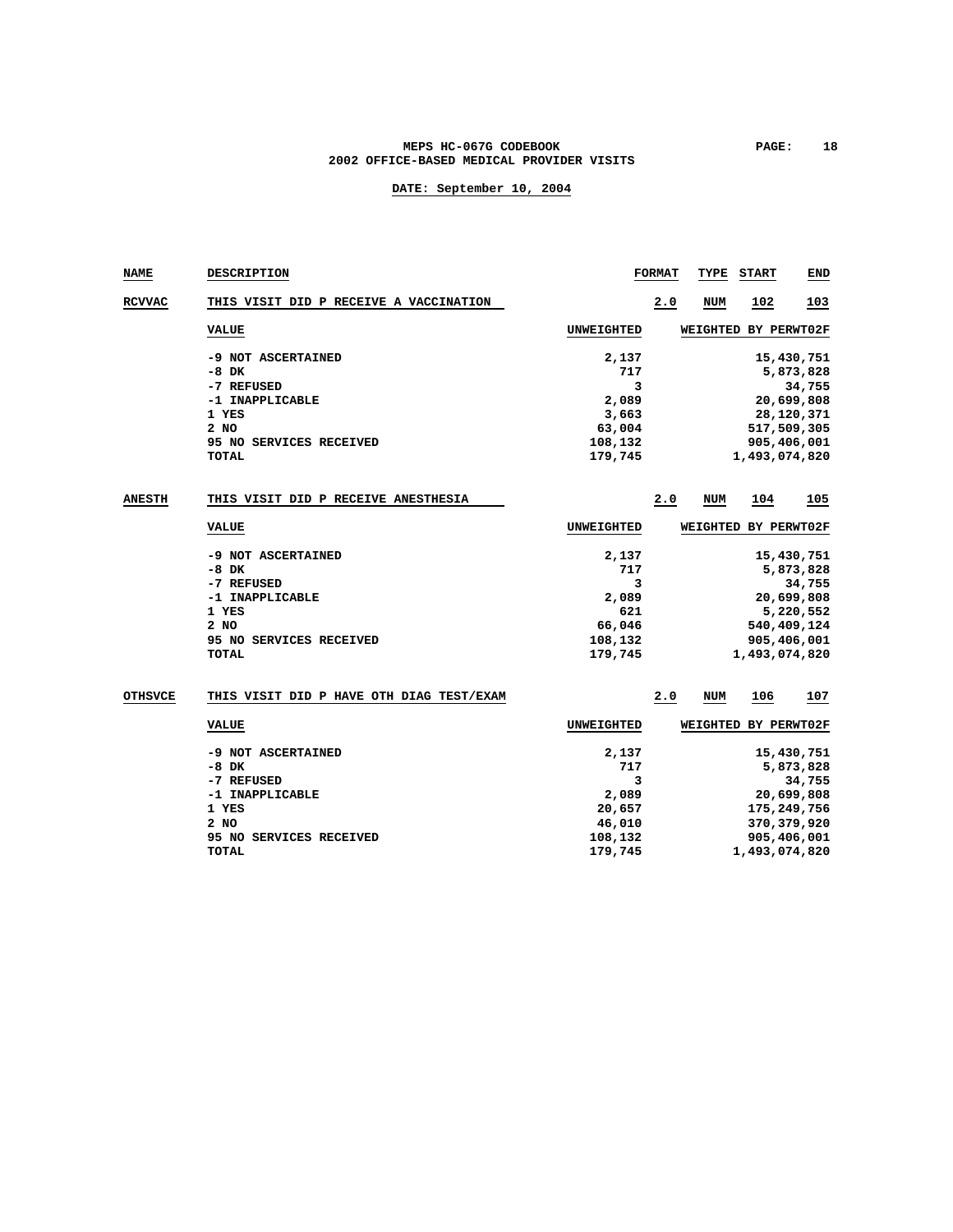### MEPS HC-067G CODEBOOK **PAGE:** 19 **2002 OFFICE-BASED MEDICAL PROVIDER VISITS**

| <b>NAME</b>     | <b>DESCRIPTION</b>                                                                       |                                                          | <b>FORMAT</b> | TYPE       | <b>START</b>                   | <b>END</b>                                                 |
|-----------------|------------------------------------------------------------------------------------------|----------------------------------------------------------|---------------|------------|--------------------------------|------------------------------------------------------------|
| <b>SURGPROC</b> | WAS SURG PROC PERFORMED ON P THIS VISIT                                                  |                                                          | 2.0           | <b>NUM</b> | 108                            | 109                                                        |
|                 | <b>VALUE</b>                                                                             | UNWEIGHTED                                               |               |            | WEIGHTED BY PERWT02F           |                                                            |
|                 | -9 NOT ASCERTAINED<br>$-8$ DK<br>-7 REFUSED<br>-1 INAPPLICABLE<br>1 YES<br>2 NO<br>TOTAL | 1,055<br>30<br>3<br>2,089<br>4,138<br>172,430<br>179,745 |               |            | 1,426,905,312<br>1,493,074,820 | 8,470,594<br>233,709<br>37,025<br>20,699,808<br>36,728,372 |
| MEDPRESC        | ANY MEDICINE PRESCRIBED FOR P THIS VISIT                                                 |                                                          | 2.0           | <b>NUM</b> | 110                            | 111                                                        |
|                 | <b>VALUE</b>                                                                             | UNWEIGHTED                                               |               |            | WEIGHTED BY PERWT02F           |                                                            |
|                 | -9 NOT ASCERTAINED<br>$-8$ DK<br>-7 REFUSED<br>1 YES<br>2 NO<br>TOTAL                    | 2,358<br>928<br>29<br>47,691<br>128,739<br>179,745       |               |            | 1,094,282,170<br>1,493,074,820 | 17,908,533<br>7,101,709<br>730,339<br>373,052,069          |
| VAPLACE         | VA FACILITY FLAG                                                                         |                                                          | 1.0           | NUM        | 112                            | 112                                                        |
|                 | <b>VALUE</b>                                                                             | UNWEIGHTED                                               |               |            | WEIGHTED BY PERWT02F           |                                                            |
|                 | $0$ NO<br>1 YES<br><b>TOTAL</b>                                                          | 177,414<br>2,331<br>179,745                              |               |            | 1,476,217,622<br>1,493,074,820 | 16,857,198                                                 |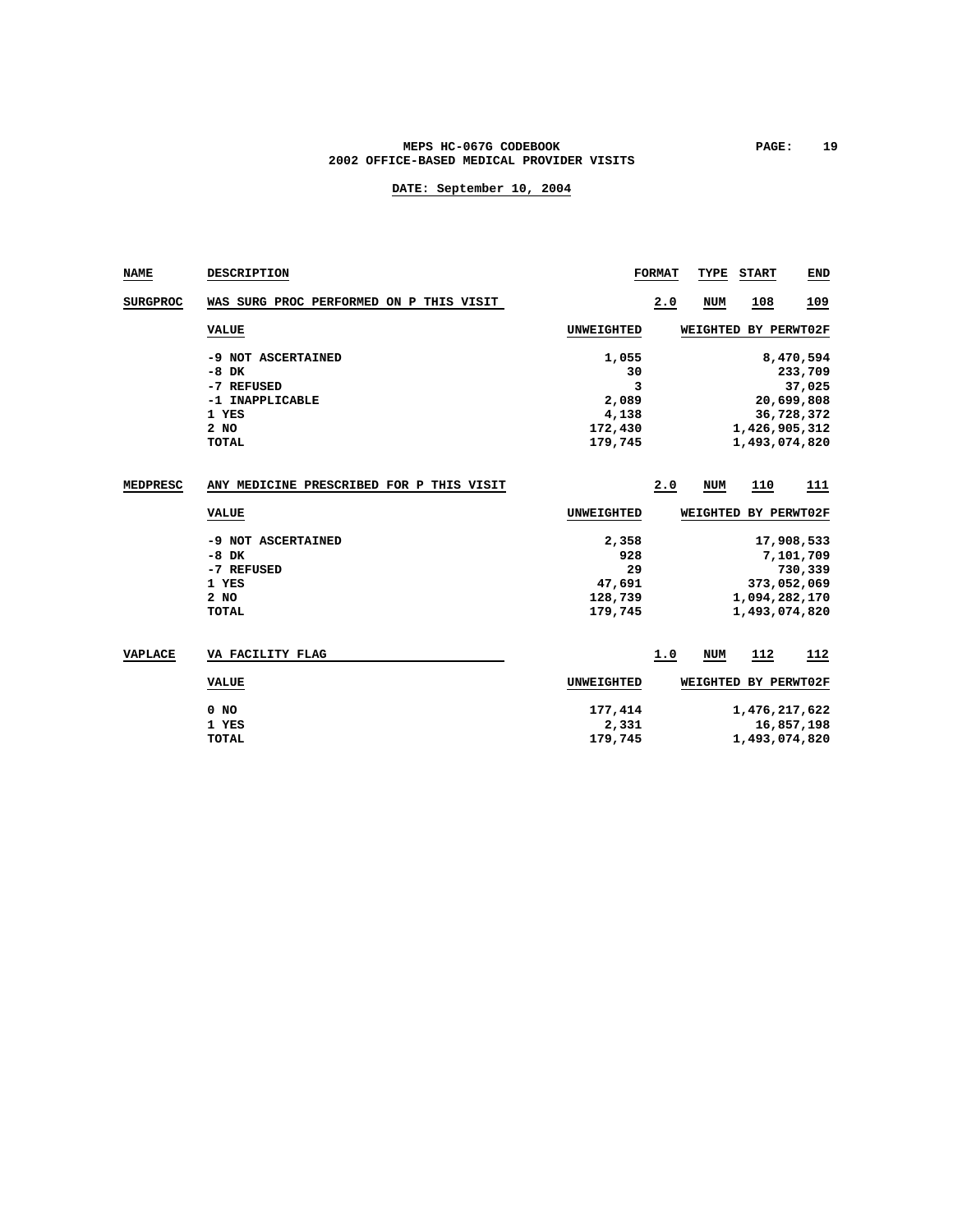### **MEPS HC-067G CODEBOOK PAGE: 20 2002 OFFICE-BASED MEDICAL PROVIDER VISITS**

| <b>NAME</b> | <b>DESCRIPTION</b>              |            | <b>FORMAT</b> | TYPE     | <b>START</b>  | <b>END</b>   |
|-------------|---------------------------------|------------|---------------|----------|---------------|--------------|
| OBICD1X     | 3-DIGIT ICD-9-CM CONDITION CODE |            | 3.0           | CHAR     | <u>113</u>    | 115          |
|             | <b>VALUE</b>                    | UNWEIGHTED |               | WEIGHTED |               | BY PERWT02F  |
|             | -1 INAPPLICABLE                 | 34,304     |               |          |               | 289,814,258  |
|             | -9 NOT ASCERTAINED              | 724        |               |          |               | 8,408,406    |
|             | $001 - 139$                     | 4,652      |               |          |               | 37,486,116   |
|             | $140 - 239$                     | 6,224      |               |          |               | 54, 415, 867 |
|             | $240 - 279$                     | 8,854      |               |          |               | 68,309,076   |
|             | $280 - 289$                     | 910        |               |          |               | 7,819,719    |
|             | $290 - 319$                     | 12,750     |               |          |               | 106,232,286  |
|             | $320 - 389$                     | 11,992     |               |          |               | 101,031,879  |
|             | $390 - 459$                     | 11,601     |               |          |               | 93,527,920   |
|             | $460 - 519$                     | 14,901     |               |          |               | 123,791,963  |
|             | $520 - 579$                     | 3,907      |               |          |               | 31, 332, 124 |
|             | $580 - 629$                     | 8,814      |               |          |               | 64,546,601   |
|             | $630 - 677$                     | 246        |               |          |               | 2,038,089    |
|             | 680 - 709                       | 4,401      |               |          |               | 38,694,795   |
|             | $710 - 739$                     | 22,181     |               |          |               | 199,472,056  |
|             | $740 - 759$                     | 573        |               |          |               | 4,615,722    |
|             | $760 - 779$                     | 172        |               |          |               | 937,756      |
|             | 780 - 799                       | 7,006      |               |          |               | 56,828,430   |
|             | $800 - 999$                     | 13,366     |               |          |               | 113,914,116  |
|             | $V00 - V99$                     | 12,167     |               |          |               | 89,857,641   |
|             | <b>TOTAL</b>                    | 179,745    |               |          | 1,493,074,820 |              |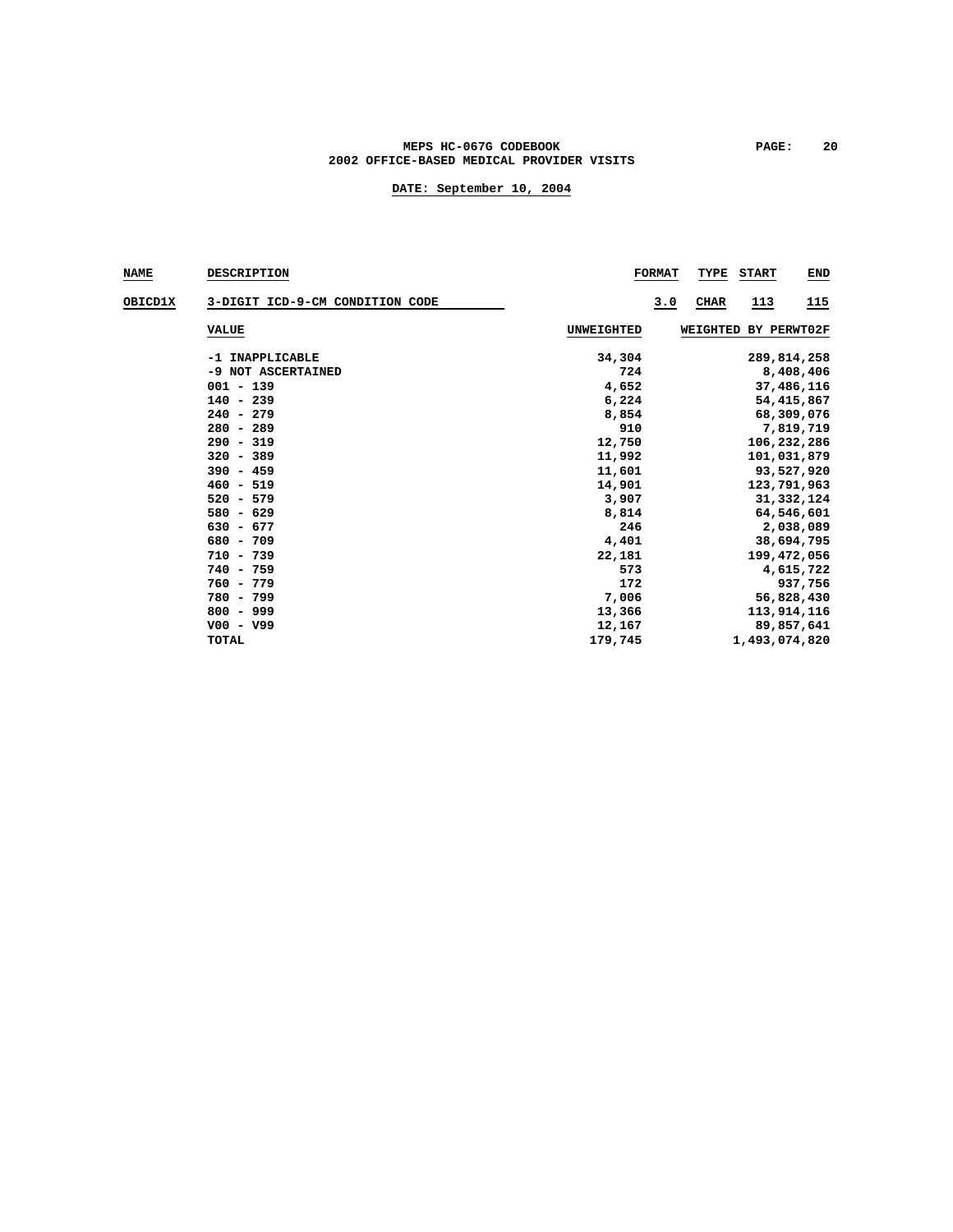### MEPS HC-067G CODEBOOK PAGE: 21 **2002 OFFICE-BASED MEDICAL PROVIDER VISITS**

| <b>NAME</b> | <b>DESCRIPTION</b>                                                                                                                                               | <b>FORMAT</b>                                                                       | TYPE<br><b>START</b><br>END                                                                                                                      |
|-------------|------------------------------------------------------------------------------------------------------------------------------------------------------------------|-------------------------------------------------------------------------------------|--------------------------------------------------------------------------------------------------------------------------------------------------|
| OBICD2X     | 3-DIGIT ICD-9-CM CONDITION CODE                                                                                                                                  | 3.0                                                                                 | <b>CHAR</b><br>116<br><u>118</u>                                                                                                                 |
|             | <b>VALUE</b>                                                                                                                                                     | UNWEIGHTED                                                                          | WEIGHTED BY PERWT02F                                                                                                                             |
|             | -1 INAPPLICABLE<br>-9 NOT ASCERTAINED<br>$001 - 139$<br>$140 - 239$<br>$240 - 279$<br>$280 - 289$<br>$290 - 319$<br>$320 - 389$<br>$390 - 459$<br>$460 - 519$    | 153,983<br>140<br>342<br>449<br>2,569<br>238<br>3,397<br>1,319<br>3,589<br>2,273    | 1,291,711,380<br>879,147<br>2,491,706<br>3,337,189<br>19,383,518<br>1,880,803<br>28,992,246<br>10,596,159<br>26,479,892<br>18,014,325            |
|             | $520 - 579$<br>$580 - 629$<br>$630 - 677$<br>$680 - 709$<br>$710 - 739$<br>$740 - 759$<br>$760 - 779$<br>780 - 799<br>$800 - 999$<br>$V00 - V99$<br><b>TOTAL</b> | 649<br>677<br>51<br>335<br>4,277<br>191<br>12<br>2,057<br>1,791<br>1,406<br>179,745 | 4,857,546<br>4,435,196<br>425,222<br>2,675,084<br>34, 384, 705<br>1,773,265<br>61,572<br>15,847,284<br>14,302,013<br>10,546,568<br>1,493,074,820 |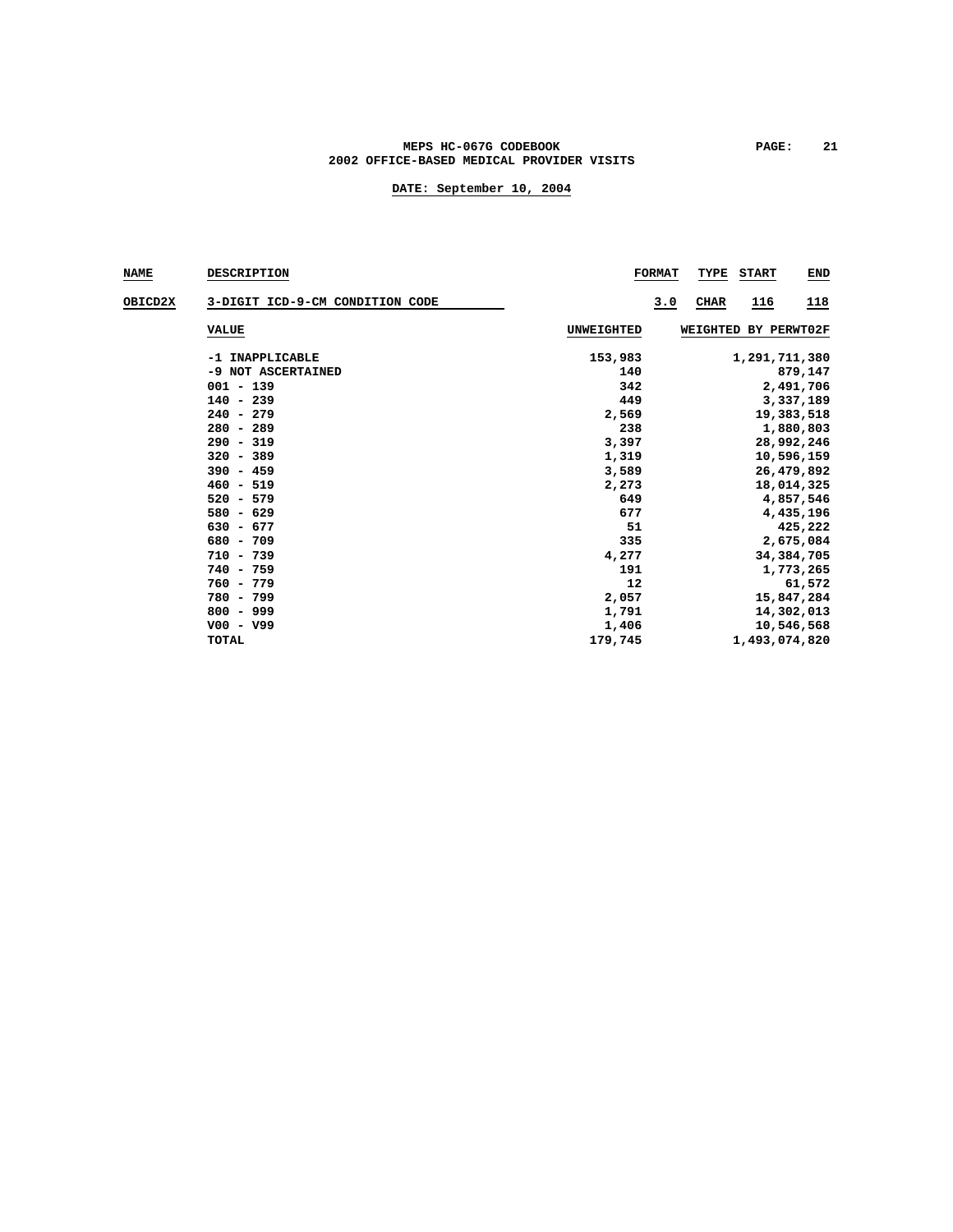### **MEPS HC-067G CODEBOOK PAGE: 22 2002 OFFICE-BASED MEDICAL PROVIDER VISITS**

| <b>NAME</b> | <b>DESCRIPTION</b>              |                   | <b>FORMAT</b> | TYPE        | <b>START</b>         | <b>END</b>  |
|-------------|---------------------------------|-------------------|---------------|-------------|----------------------|-------------|
| OBICD3X     | 3-DIGIT ICD-9-CM CONDITION CODE |                   | 3.0           | <b>CHAR</b> | 119                  | <u> 121</u> |
|             | <b>VALUE</b>                    | <b>UNWEIGHTED</b> |               |             | WEIGHTED BY PERWT02F |             |
|             | -1 INAPPLICABLE                 | 169,774           |               |             | 1,419,101,524        |             |
|             | -9 NOT ASCERTAINED              | 100               |               |             |                      | 728,448     |
|             | $001 - 139$                     | 74                |               |             |                      | 497,842     |
|             | $140 - 239$                     | 156               |               |             |                      | 1,148,837   |
|             | $240 - 279$                     | 1,273             |               |             |                      | 8,895,319   |
|             | $280 - 289$                     | 105               |               |             |                      | 638,969     |
|             | $290 - 319$                     | 1,420             |               |             |                      | 11,479,372  |
|             | $320 - 389$                     | 526               |               |             |                      | 4,122,979   |
|             | $390 - 459$                     | 1,345             |               |             |                      | 9,243,106   |
|             | $460 - 519$                     | 616               |               |             |                      | 4,570,988   |
|             | $520 - 579$                     | 364               |               |             |                      | 2,328,548   |
|             | $580 - 629$                     | 312               |               |             |                      | 2,139,700   |
|             | $630 - 677$                     | 19                |               |             |                      | 103,966     |
|             | $680 - 709$                     | 110               |               |             |                      | 839,861     |
|             | $710 - 739$                     | 1,631             |               |             |                      | 12,796,819  |
|             | $740 - 759$                     | 8                 |               |             |                      | 59,111      |
|             | 780 - 799                       | 821               |               |             |                      | 5,998,841   |
|             | $800 - 999$                     | 598               |               |             |                      | 4,779,748   |
|             | $V00 - V99$                     | 493               |               |             |                      | 3,600,841   |
|             | TOTAL                           | 179,745           |               |             | 1,493,074,820        |             |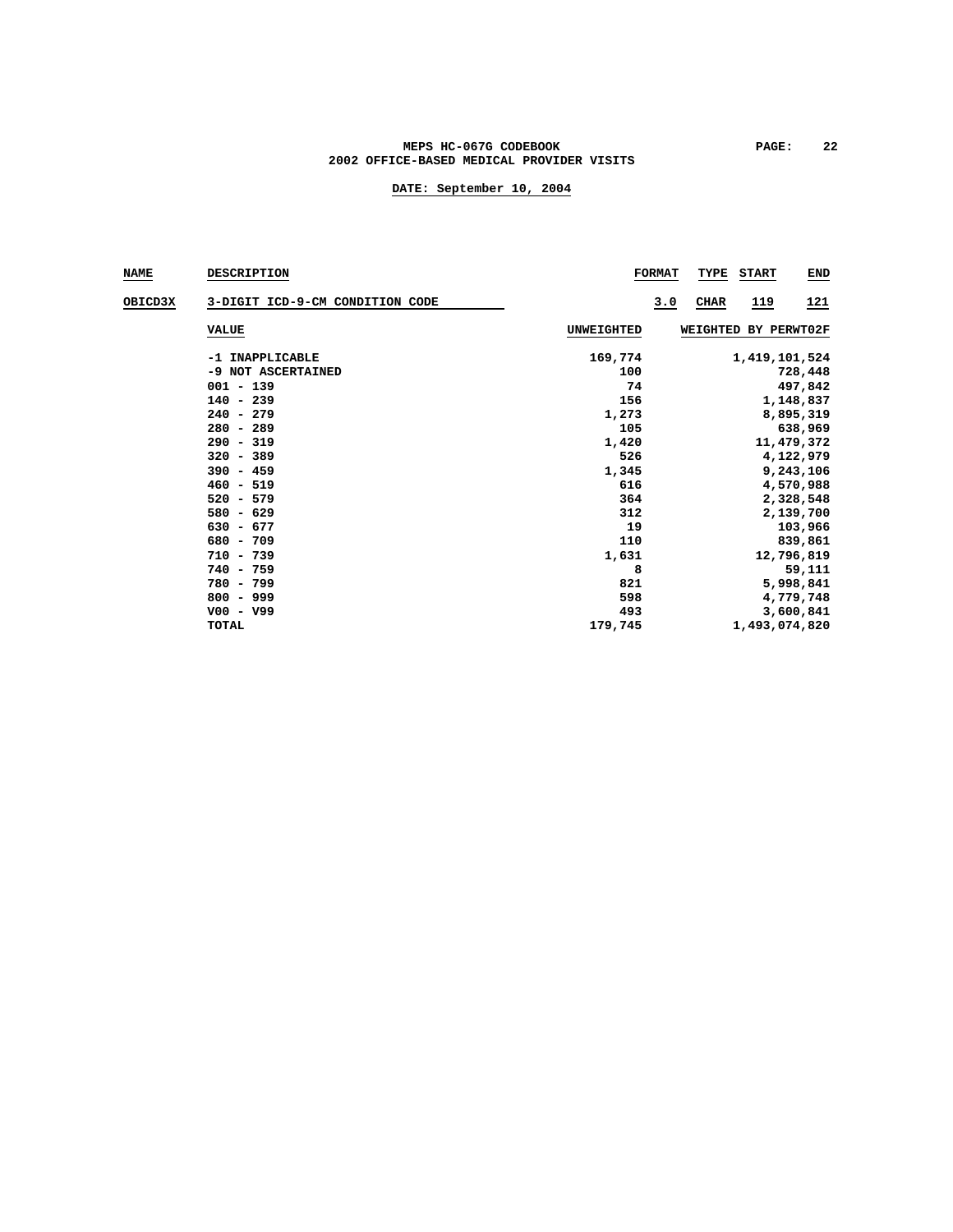### MEPS HC-067G CODEBOOK **PAGE:** 23 **2002 OFFICE-BASED MEDICAL PROVIDER VISITS**

| <b>NAME</b> | <b>DESCRIPTION</b>              | <b>FORMAT</b>     | TYPE<br><b>START</b><br><b>END</b>      |
|-------------|---------------------------------|-------------------|-----------------------------------------|
| OBICD4X     | 3-DIGIT ICD-9-CM CONDITION CODE |                   | 122<br><u>124</u><br>3.0<br><b>CHAR</b> |
|             | <b>VALUE</b>                    | <b>UNWEIGHTED</b> | WEIGHTED BY PERWT02F                    |
|             | -1 INAPPLICABLE                 | 174,732           | 1,458,623,104                           |
|             | -9 NOT ASCERTAINED              | 32                | 179,120                                 |
|             | $001 - 139$                     | 20                | 130,199                                 |
|             | $140 - 239$                     | 29                | 206,692                                 |
|             | $240 - 279$                     | 680               | 4,711,665                               |
|             | $280 - 289$                     | 72                | 349,868                                 |
|             | $290 - 319$                     | 530               | 3,410,502                               |
|             | $320 - 389$                     | 273               | 1,976,580                               |
|             | $390 - 459$                     | 574               | 4,223,615                               |
|             | $460 - 519$                     | 317               | 2,256,459                               |
|             | $520 - 579$                     | 217               | 1,355,885                               |
|             | $580 - 629$                     | 221               | 1,351,148                               |
|             | 680 - 709                       | 34                | 295,900                                 |
|             | $710 - 739$                     | 880               | 5,993,268                               |
|             | $740 - 759$                     | 13                | 133,551                                 |
|             | 780 - 799                       | 525               | 3,767,856                               |
|             | $800 - 999$                     | 318               | 2,075,053                               |
|             | $V00 - V99$                     | 278               | 2,034,355                               |
|             | <b>TOTAL</b>                    | 179,745           | 1,493,074,820                           |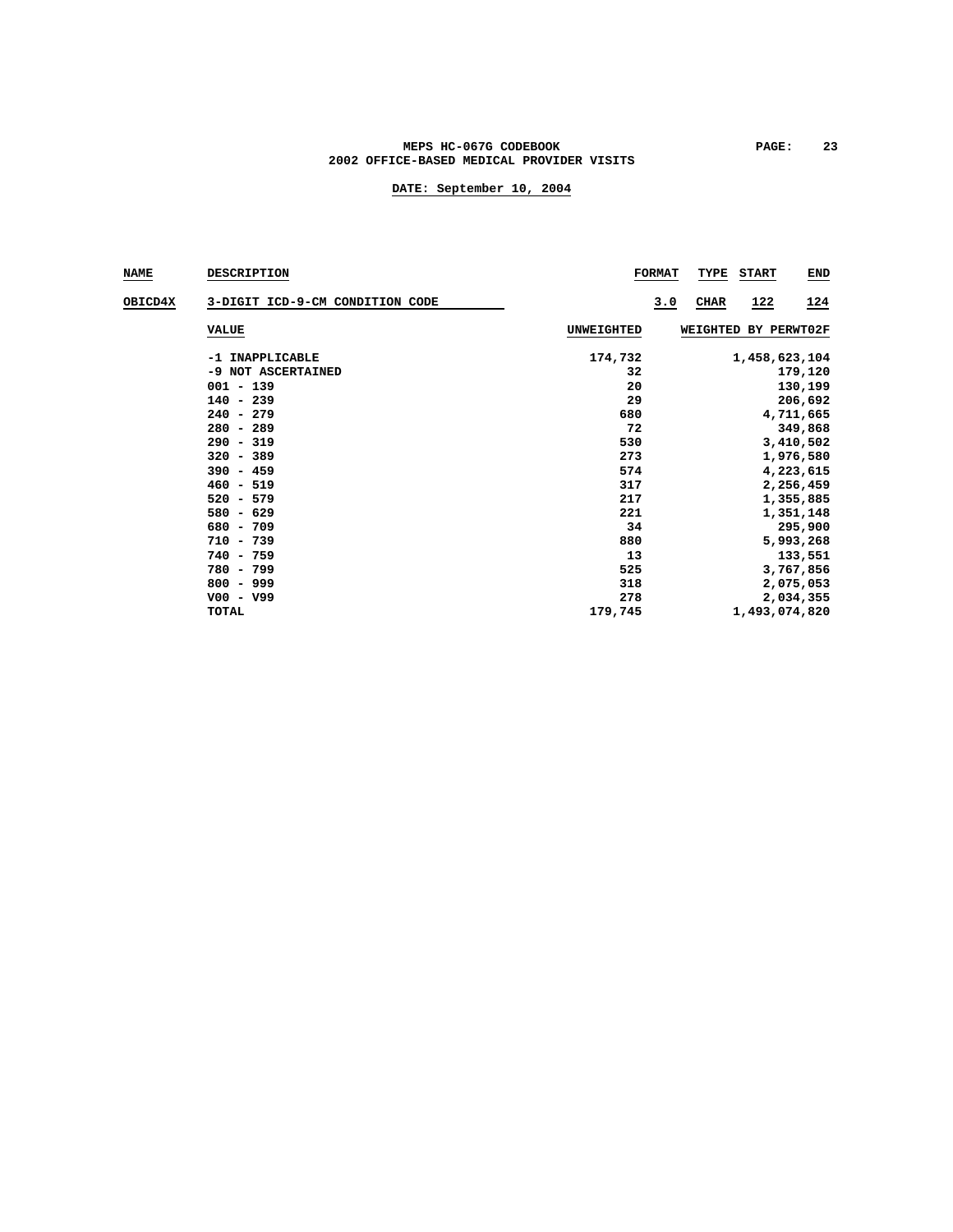### MEPS HC-067G CODEBOOK **PAGE:** 24 **2002 OFFICE-BASED MEDICAL PROVIDER VISITS**

| <b>NAME</b> | <b>DESCRIPTION</b>              |                | <b>FORMAT</b> | TYPE                 | <b>START</b>  | <b>END</b> |
|-------------|---------------------------------|----------------|---------------|----------------------|---------------|------------|
| OBPRO1X     | 2-DIGIT ICD-9-CM PROCEDURE CODE |                | 2.0           | <b>CHAR</b>          | 125           | 126        |
|             | <b>VALUE</b>                    | UNWEIGHTED     |               | WEIGHTED BY PERWT02F |               |            |
|             | -1 INAPPLICABLE<br>$01 - 05$    | 173,640<br>133 |               |                      | 1,441,972,581 | 1,209,006  |
|             | $06 - 07$                       | 50             |               |                      |               | 440,402    |
|             | $08 - 16$                       | 417            |               |                      |               | 3,388,358  |
|             | $18 - 20$                       | 67             |               |                      |               | 577,604    |
|             | $21 - 29$                       | 186            |               |                      |               | 1,611,726  |
|             | $30 - 34$                       | 34             |               |                      |               | 314,268    |
|             | $35 - 39$                       | 1,271          |               |                      |               | 8,320,037  |
|             | $42 - 54$                       | 364            |               |                      |               | 2,905,035  |
|             | $55 - 59$                       | 135            |               |                      |               | 1,002,714  |
|             | $60 - 64$                       | 82             |               |                      |               | 738,162    |
|             | $65 - 71$                       | 180            |               |                      |               | 1,439,717  |
|             | $72 - 75$                       | 28             |               |                      |               | 244,487    |
|             | $76 - 84$                       | 1,104          |               |                      |               | 9,091,290  |
|             | $85 - 86$                       | 799            |               |                      |               | 7,387,368  |
|             | $87 - 99$                       | 1,255          |               |                      |               | 12,432,064 |
|             | <b>TOTAL</b>                    | 179,745        |               |                      | 1,493,074,820 |            |
| OBPRO2X     | 2-DIGIT ICD-9-CM PROCEDURE CODE |                | 2.0           | <b>CHAR</b>          | 127           | 128        |

| VALUE           | <b>UNWEIGHTED</b> | WEIGHTED BY PERWT02F |
|-----------------|-------------------|----------------------|
| -1 INAPPLICABLE | 179,665           | 1,492,327,366        |
| $06 - 07$       |                   | 5,280                |
| $08 - 16$       |                   | 7,211                |
| $18 - 20$       | 6                 | 83,775               |
| $21 - 29$       | 2                 | 13,387               |
| $35 - 39$       | 12                | 71,326               |
| $42 - 54$       | 15                | 192,786              |
| $55 - 59$       | 5                 | 48,627               |
| $76 - 84$       | 18                | 158,436              |
| $85 - 86$       | 9                 | 90,321               |
| $87 - 99$       | 11                | 76,305               |
| TOTAL           | 179,745           | 1,493,074,820        |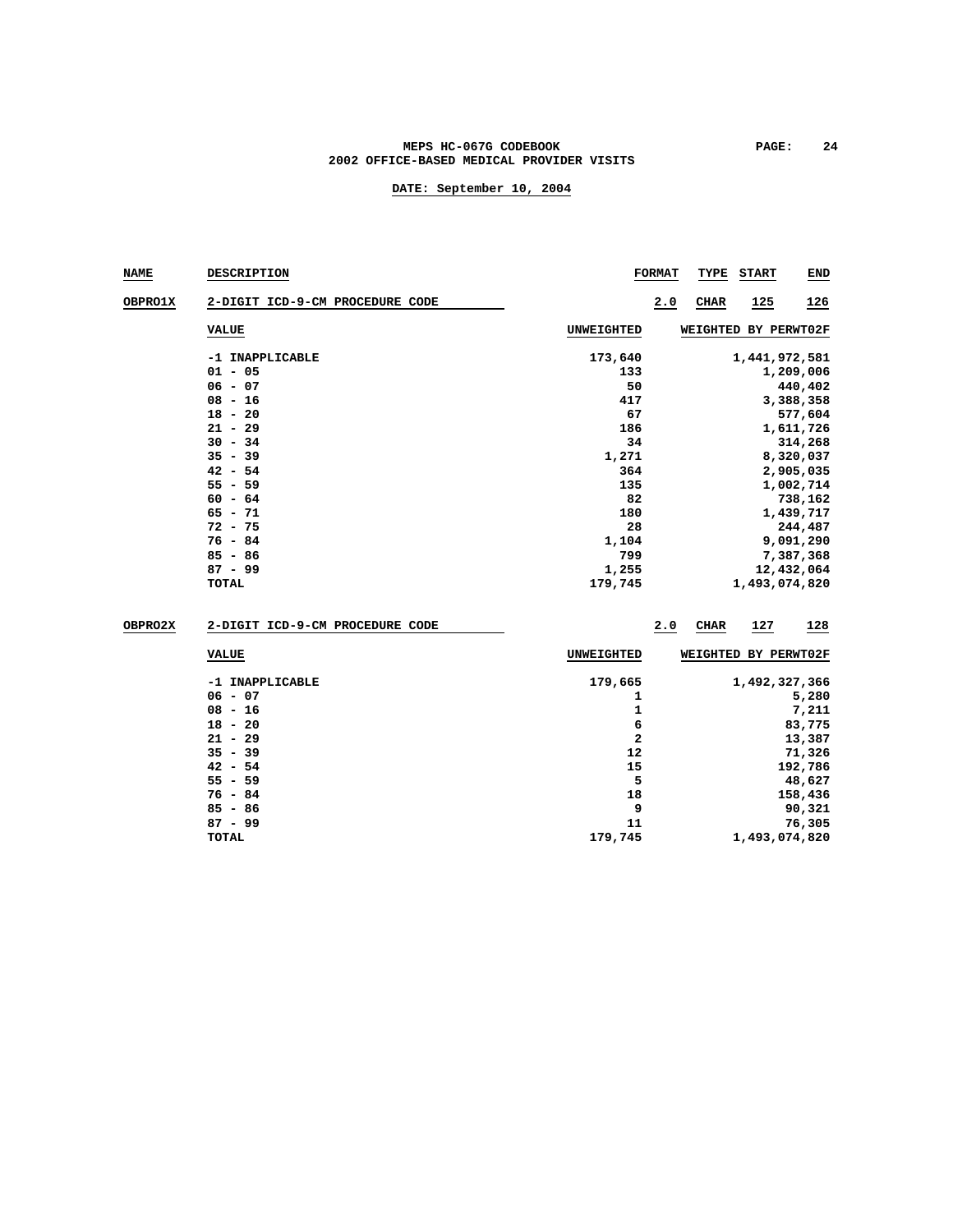### MEPS HC-067G CODEBOOK **PAGE:** 25 **2002 OFFICE-BASED MEDICAL PROVIDER VISITS**

| NAME           | DESCRIPTION                                                          |                                     | <b>FORMAT</b> | TYPE        | <b>START</b>                                  | <b>END</b>              |
|----------------|----------------------------------------------------------------------|-------------------------------------|---------------|-------------|-----------------------------------------------|-------------------------|
| <b>OBCCC1X</b> | MODIFIED CLINICAL CLASSIFICATION CODE                                |                                     | 3.0           | <b>CHAR</b> | 129                                           | 131                     |
|                | <b>VALUE</b>                                                         | <b>UNWEIGHTED</b>                   |               |             | WEIGHTED BY PERWT02F                          |                         |
|                | -1 INAPPLICABLE<br>-9 NOT ASCERTAINED<br>$001 - 260$<br><b>TOTAL</b> | 34,304<br>724<br>144,717<br>179,745 |               |             | 289,814,258<br>1,194,852,156<br>1,493,074,820 | 8,408,406               |
| OBCCC2X        | MODIFIED CLINICAL CLASSIFICATION CODE                                |                                     | 3.0           | <b>CHAR</b> | <u>132</u>                                    | 134                     |
|                | <b>VALUE</b>                                                         | <b>UNWEIGHTED</b>                   |               |             | WEIGHTED BY PERWT02F                          |                         |
|                | -1 INAPPLICABLE<br>-9 NOT ASCERTAINED<br>$001 - 260$<br><b>TOTAL</b> | 153,983<br>140<br>25,622<br>179,745 |               |             | 1,291,711,380<br>200,484,293<br>1,493,074,820 | 879,147                 |
| OBCCC3X        | MODIFIED CLINICAL CLASSIFICATION CODE                                |                                     | 3.0           | CIIAR       | 135                                           | 137                     |
|                | <b>VALUE</b>                                                         | <b>UNWEIGHTED</b>                   |               |             | WEIGHTED BY PERWT02F                          |                         |
|                | -1 INAPPLICABLE<br>-9 NOT ASCERTAINED<br>$001 - 260$<br>TOTAL        | 169,774<br>100<br>9,871<br>179,745  |               |             | 1,419,101,524<br>1,493,074,820                | 728,448<br>73, 244, 848 |
| OBCCC4X        | MODIFIED CLINICAL CLASSIFICATION CODE                                |                                     | 3.0           | <b>CHAR</b> | 138                                           | 140                     |
|                | <b>VALUE</b>                                                         | <b>UNWEIGHTED</b>                   |               |             | WEIGHTED BY PERWT02F                          |                         |
|                | -1 INAPPLICABLE<br>-9 NOT ASCERTAINED<br>$001 - 260$<br><b>TOTAL</b> | 174,732<br>32<br>4,981<br>179,745   |               |             | 1,458,623,104<br>1,493,074,820                | 179,120<br>34,272,596   |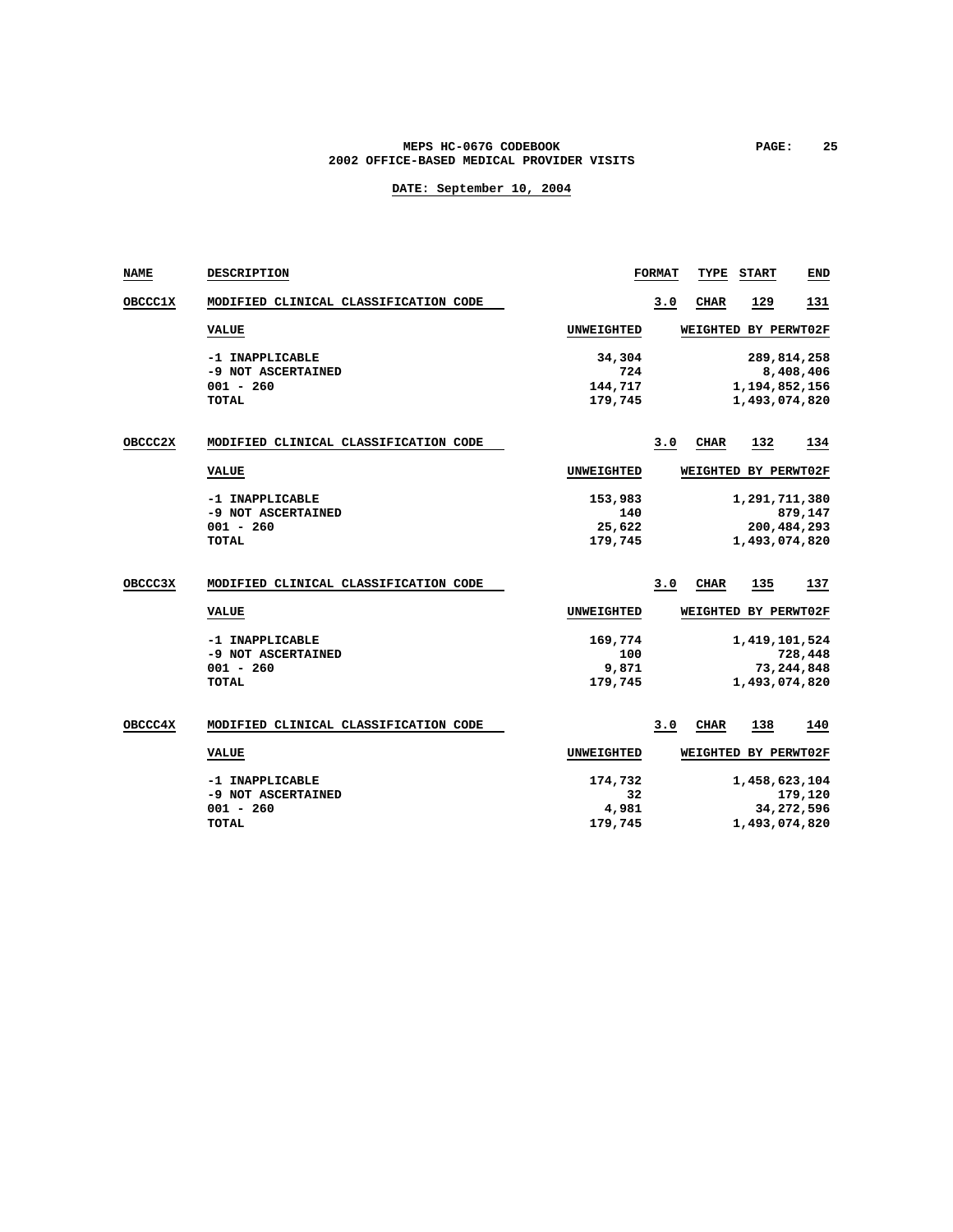#### **MEPS HC-067G CODEBOOK PAGE: 26 2002 OFFICE-BASED MEDICAL PROVIDER VISITS**

| <b>NAME</b>     | <b>DESCRIPTION</b>                  |                   | <b>FORMAT</b> | TYPE            | <b>START</b>         | END          |
|-----------------|-------------------------------------|-------------------|---------------|-----------------|----------------------|--------------|
| <b>FFOBTYPE</b> | FLAT FEE BUNDLE                     |                   | 2.0           | NUM             | 141                  | 142          |
|                 | <b>VALUE</b>                        | UNWEIGHTED        |               |                 | WEIGHTED BY PERWT02F |              |
|                 | -1 INAPPLICABLE                     | 175,388           |               |                 | 1,456,940,831        |              |
|                 | 1 FLAT FEE STEM                     | 963               |               |                 |                      | 8,377,677    |
|                 | 2 FLAT FEE LEAF                     | 3,394             |               |                 |                      | 27,756,311   |
|                 | TOTAL                               | 179,745           |               |                 | 1,493,074,820        |              |
| <b>FFBEF02</b>  | TOTAL # OF VISITS IN FF BEFORE 2002 |                   | 2.0           | NUM             | 143                  | 144          |
|                 | <b>VALUE</b>                        | UNWEIGHTED        |               |                 | WEIGHTED BY PERWT02F |              |
|                 | -9 NOT ASCERTAINED                  | 2,648             |               |                 |                      | 20, 147, 720 |
|                 | -8 DK                               | 15                |               |                 |                      | 330,952      |
|                 | -1 INAPPLICABLE                     | 175,388           |               |                 | 1,456,940,831        |              |
|                 | 0                                   | 1,460             |               |                 |                      | 13,709,954   |
|                 | $1 - 51$                            | 234               |               |                 |                      | 1,945,362    |
|                 | <b>TOTAL</b>                        | 179,745           |               |                 | 1,493,074,820        |              |
| <b>FFTOT03</b>  | TOTAL # OF VISITS IN FF AFTER 2002  |                   | 2.0           | NUM             | 145                  | 146          |
|                 | <b>VALUE</b>                        | <b>UNWEIGHTED</b> |               | <b>WEIGHTED</b> | BY PERWT02F          |              |
|                 | -9 NOT ASCERTAINED                  | 2,646             |               |                 |                      | 20,134,077   |
|                 | -8 DK                               | 13                |               |                 |                      | 115,068      |
|                 | -1 INAPPLICABLE                     | 175,388           |               |                 | 1,456,940,831        |              |
|                 | 0                                   | 1,576             |               |                 |                      | 14,516,315   |
|                 | $1 - 12$                            | 122               |               |                 |                      | 1,368,528    |
|                 | <b>TOTAL</b>                        | 179,745           |               |                 | 1,493,074,820        |              |
| OBSF02X         | AMOUNT PAID, FAMILY (IMPUTED)       |                   | 8.2           | NUM             | 147                  | <u>154</u>   |
|                 | <b>VALUE</b>                        | UNWEIGHTED        |               |                 | WEIGHTED BY PERWT02F |              |
|                 | -1 INAPPLICABLE                     | 2,056             |               |                 |                      | 20,400,673   |
|                 | 0                                   | 88,746            |               |                 | 677,174,309          |              |
|                 | $$0.02 - $20,000.00$                | 88,943            |               |                 |                      | 795,499,838  |
|                 | TOTAL                               | 179,745           |               |                 | 1,493,074,820        |              |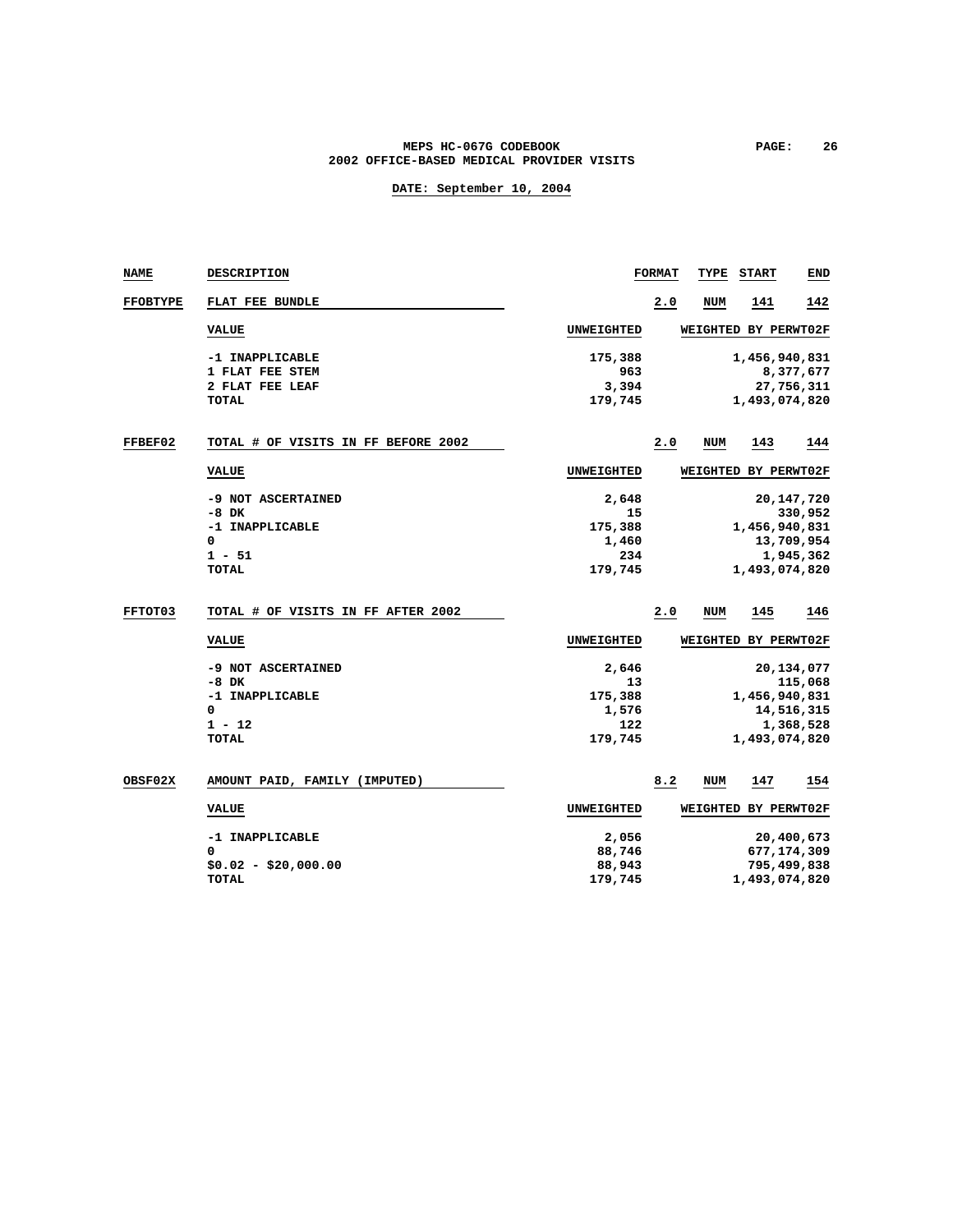### MEPS HC-067G CODEBOOK **PAGE:** 27 **2002 OFFICE-BASED MEDICAL PROVIDER VISITS**

| <b>NAME</b>    | DESCRIPTION                              |                   | <b>FORMAT</b> | TYPE       | <b>START</b>         | END        |
|----------------|------------------------------------------|-------------------|---------------|------------|----------------------|------------|
| <b>OBMR02X</b> | AMOUNT PAID, MEDICARE (IMPUTED)          |                   | 8.2           | <b>NUM</b> | 155                  | 162        |
|                | <b>VALUE</b>                             | UNWEIGHTED        |               |            | WEIGHTED BY PERWT02F |            |
|                | -1 INAPPLICABLE                          | 2,056             |               |            |                      | 20,400,673 |
|                | 0                                        | 139,673           |               |            | 1,151,869,023        |            |
|                | $$0.09 - $33.00$                         | 9,574             |               |            |                      | 79,662,440 |
|                | $$33.01 - $54.03$                        | 9,434             |               |            |                      | 81,013,226 |
|                | $$54.04 - $105.79$                       | 9,505             |               |            |                      | 81,561,847 |
|                | $$105.80 - $14,621.55$                   | 9,503             |               |            |                      | 78,567,611 |
|                | <b>TOTAL</b>                             | 179,745           |               |            | 1,493,074,820        |            |
| OBMD02X        | AMOUNT PAID, MEDICAID (IMPUTED)          |                   | 8.2           | NUM        | 163                  | 170        |
|                | <b>VALUE</b>                             | UNWEIGHTED        |               |            | WEIGHTED BY PERWT02F |            |
|                |                                          |                   |               |            |                      |            |
|                | -1 INAPPLICABLE                          | 2,056             |               |            |                      | 20,400,673 |
|                | $\Omega$                                 | 151,226           |               |            | 1,332,057,569        |            |
|                | $$0.04 - $31.00$                         | 6,648             |               |            |                      | 36,405,321 |
|                | $$31.01 - $60.00$                        | 6,624             |               |            |                      | 36,863,376 |
|                | $$60.01 - $104.88$                       | 6,578             |               |            |                      | 34,087,242 |
|                | $$104.89 - $12,172.46$                   | 6,613             |               |            |                      | 33,260,639 |
|                | TOTAL                                    | 179,745           |               |            | 1,493,074,820        |            |
| OBPV02X        | AMOUNT PAID, PRIVATE INSURANCE (IMPUTED) |                   | 8.2           | NUM        | 171                  | 178        |
|                |                                          |                   |               |            |                      |            |
|                | <b>VALUE</b>                             | <b>UNWEIGHTED</b> |               |            | WEIGHTED BY PERWT02F |            |
|                | -1 INAPPLICABLE                          | 2,056             |               |            |                      | 20,400,673 |
|                | 0                                        | 94,070            |               |            | 697,878,515          |            |
|                | $$0.01 - $25.79$                         | 20,905            |               |            | 192,223,945          |            |
|                | $$25.80 - $46.99$                        | 20,906            |               |            | 192,282,621          |            |
|                | $$47.00 - $86.00$                        | 20,982            |               |            | 194, 363, 176        |            |
|                | $$86.01 - $35,035.00$                    | 20,826            |               |            | 195,925,890          |            |
|                | <b>TOTAL</b>                             | 179,745           |               |            | 1,493,074,820        |            |
|                |                                          |                   |               |            |                      |            |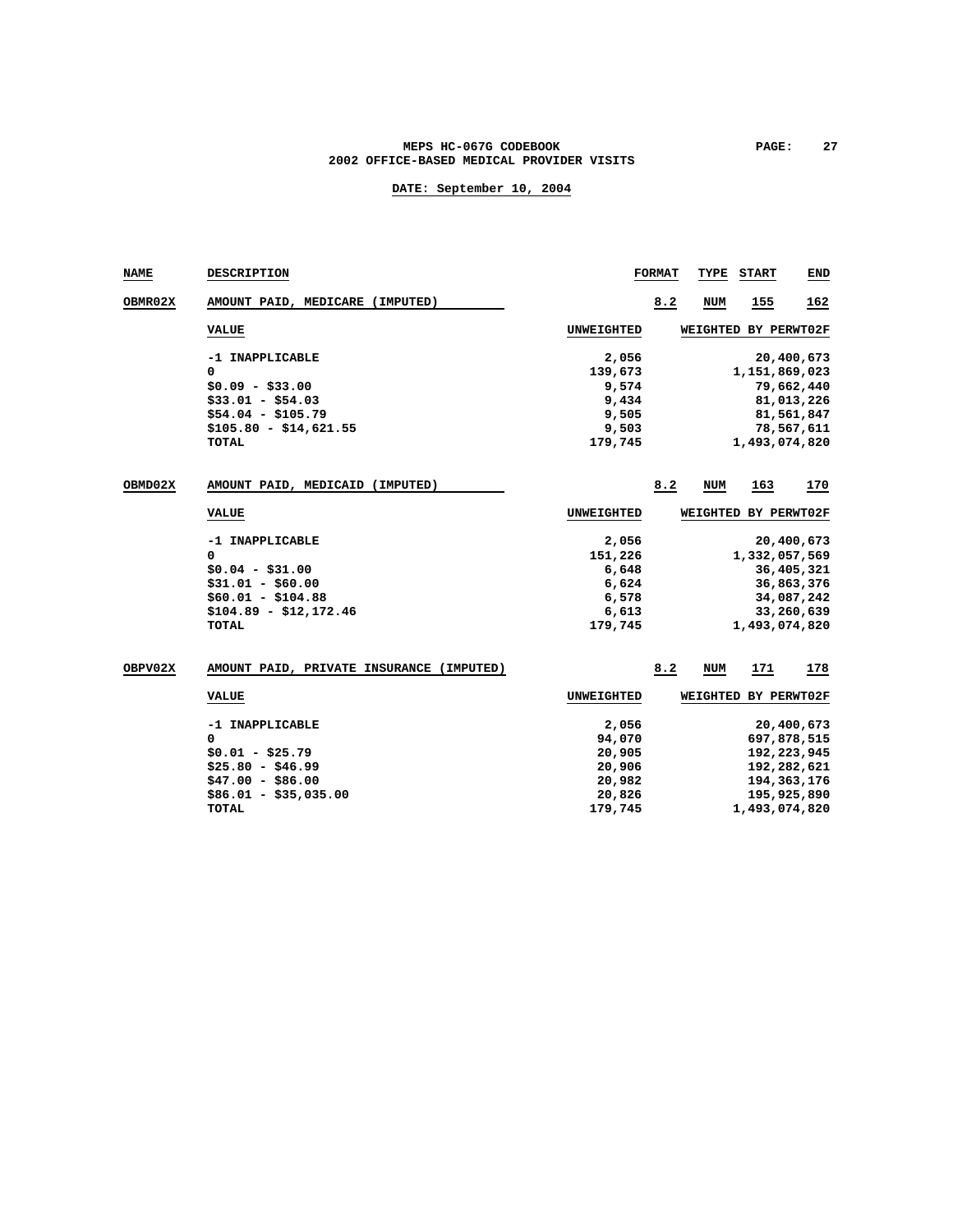### MEPS HC-067G CODEBOOK **PAGE:** 28 **2002 OFFICE-BASED MEDICAL PROVIDER VISITS**

| <b>NAME</b>    | DESCRIPTION                          |                   | <b>FORMAT</b> | TYPE       | START                | END        |
|----------------|--------------------------------------|-------------------|---------------|------------|----------------------|------------|
| <b>OBVA02X</b> | AMOUNT PAID, VETERANS (IMPUTED)      |                   | 7.2           | <b>NUM</b> | 179                  | 185        |
|                | <b>VALUE</b>                         | <b>UNWEIGHTED</b> |               |            | WEIGHTED BY PERWT02F |            |
|                | -1 INAPPLICABLE                      | 2,056             |               |            |                      | 20,400,673 |
|                | 0                                    | 174,240           |               |            | 1,446,013,846        |            |
|                | $$0.05 - $28.67$                     | 863               |               |            |                      | 6,759,701  |
|                | $$28.68 - $57.50$                    | 863               |               |            |                      | 6,486,821  |
|                | $$57.51 - $146.71$                   | 861               |               |            |                      | 6,794,179  |
|                | $$146.72 - $8,168.16$                | 862               |               |            |                      | 6,619,600  |
|                | TOTAL                                | 179,745           |               |            | 1,493,074,820        |            |
| <b>OBTR02X</b> | AMOUNT PAID, TRICARE (IMPUTED)       |                   | 7.2           | NUM        | 186                  | 192        |
|                | <b>VALUE</b>                         | UNWEIGHTED        |               |            | WEIGHTED BY PERWT02F |            |
|                | -1 INAPPLICABLE                      | 2,056             |               |            |                      | 20,400,673 |
|                | $\Omega$                             | 175,618           |               |            | 1,455,300,472        |            |
|                | $$0.86 - $16.02$                     | 533               |               |            |                      | 4,925,070  |
|                | $$16.03 - $33.88$                    | 503               |               |            |                      | 4,283,751  |
|                | $$33.89 - $66.00$                    | 524               |               |            |                      | 4,235,807  |
|                | $$66.01 - $4,531.21$                 | 511               |               |            |                      | 3,929,047  |
|                | <b>TOTAL</b>                         | 179,745           |               |            | 1,493,074,820        |            |
| <b>OBOF02X</b> | AMOUNT PAID, OTHER FEDERAL (IMPUTED) |                   | 7.2           | NUM        | 193                  | 199        |
|                | <b>VALUE</b>                         | <b>UNWEIGHTED</b> |               |            | WEIGHTED BY PERWT02F |            |
|                | -1 INAPPLICABLE                      | 2,056             |               |            |                      | 20,400,673 |
|                | $\Omega$                             | 176,904           |               |            | 1,467,209,658        |            |
|                | $$1.00 - $27.50$                     | 207               |               |            |                      | 1,181,453  |
|                | $$27.51 - $61.67$                    | 186               |               |            |                      | 1,352,023  |
|                | $$61.68 - $165.00$                   | 207               |               |            |                      | 1,493,017  |
|                | $$165.01 - $3,758.00$                | 185               |               |            |                      | 1,437,997  |
|                | <b>TOTAL</b>                         | 179,745           |               |            | 1,493,074,820        |            |
|                |                                      |                   |               |            |                      |            |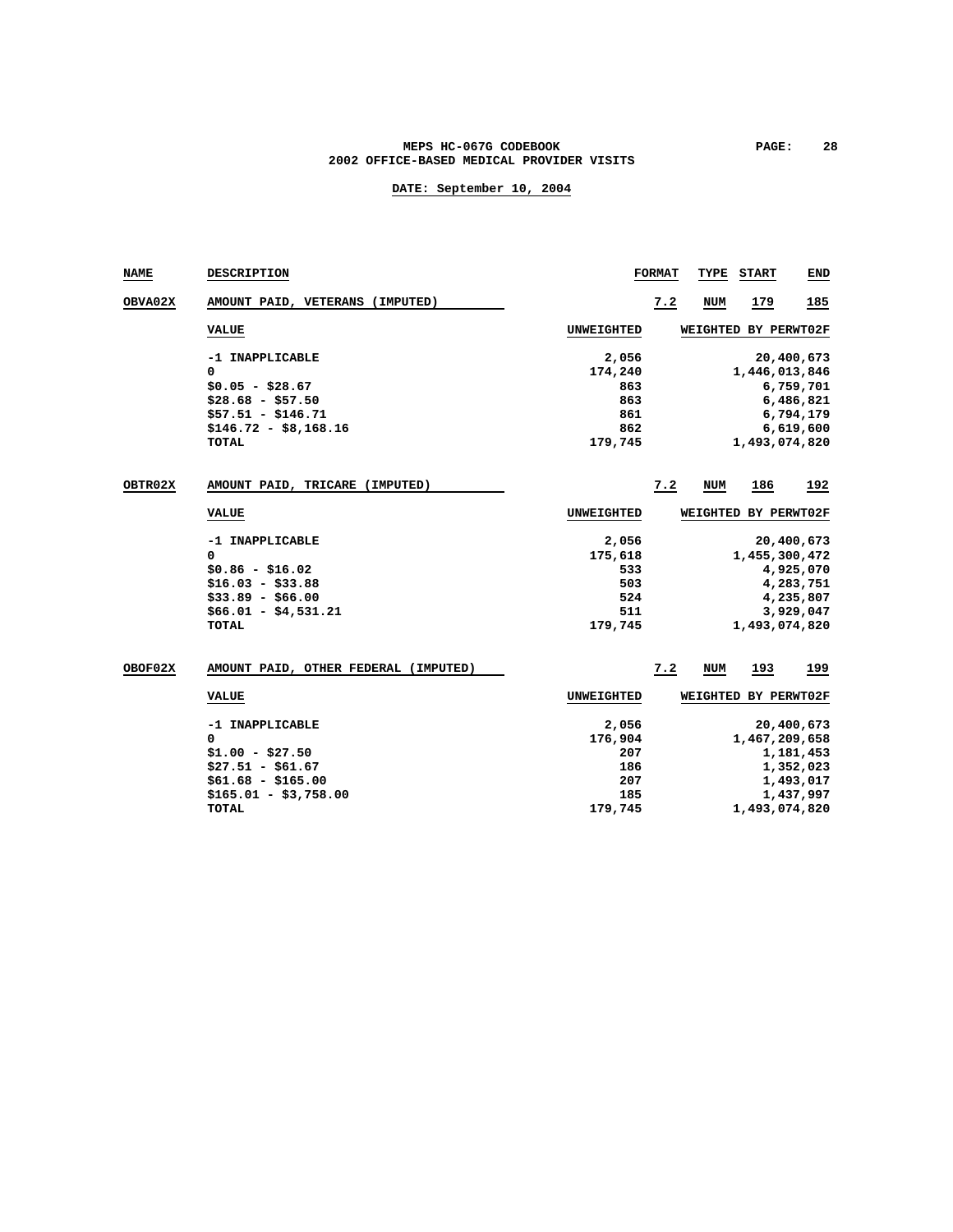### MEPS HC-067G CODEBOOK **PAGE:** 29 **2002 OFFICE-BASED MEDICAL PROVIDER VISITS**

| <b>NAME</b>    | DESCRIPTION                              |                   | <b>FORMAT</b> | TYPE       | <b>START</b>         | END        |
|----------------|------------------------------------------|-------------------|---------------|------------|----------------------|------------|
| <b>OBSL02X</b> | AMOUNT PAID, STATE & LOCAL GOV (IMPUTED) |                   | 7.2           | <b>NUM</b> | 200                  | 206        |
|                | <b>VALUE</b>                             | <b>UNWEIGHTED</b> |               |            | WEIGHTED BY PERWT02F |            |
|                | -1 INAPPLICABLE                          | 2,056             |               |            |                      | 20,400,673 |
|                | 0                                        | 176,636           |               |            | 1,465,783,291        |            |
|                | $$0.12 - $31.78$                         | 265               |               |            |                      | 1,722,282  |
|                | $$31.79 - $58.20$                        | 263               |               |            |                      | 1,527,840  |
|                | $$58.21 - $100.23$                       | 262               |               |            |                      | 1,513,848  |
|                | $$100.24 - $8,168.16$                    | 263               |               |            |                      | 2,126,885  |
|                | TOTAL                                    | 179,745           |               |            | 1,493,074,820        |            |
| <b>OBWC02X</b> | AMOUNT PAID, WORKERS COMP (IMPUTED)      |                   | 7.2           | <b>NUM</b> | 207                  | 213        |
|                | <b>VALUE</b>                             | <b>UNWEIGHTED</b> |               |            | WEIGHTED BY PERWT02F |            |
|                | -1 INAPPLICABLE                          | 2,056             |               |            |                      | 20,400,673 |
|                | 0                                        | 173,544           |               |            | 1,442,038,391        |            |
|                | $$1.00 - $45.00$                         | 1,115             |               |            |                      | 6,531,209  |
|                | $$45.01 - $77.16$                        | 959               |               |            |                      | 7,780,988  |
|                | $$77.17 - $135.00$                       | 1,067             |               |            |                      | 8,374,003  |
|                | $$135.01 - $8,543.00$                    | 1,004             |               |            |                      | 7,949,556  |
|                | <b>TOTAL</b>                             | 179,745           |               |            | 1,493,074,820        |            |
| <b>OBOR02X</b> | AMOUNT PAID, OTHER PRIVATE (IMPUTED)     |                   | 7.2           | NUM        | 214                  | 220        |
|                | <b>VALUE</b>                             | <b>UNWEIGHTED</b> |               |            | WEIGHTED BY PERWT02F |            |
|                | -1 INAPPLICABLE                          | 2,056             |               |            |                      | 20,400,673 |
|                | 0                                        | 170,909           |               |            | 1,419,112,658        |            |
|                | $$0.01 - $14.89$                         | 1,696             |               |            |                      | 14,476,453 |
|                | $$14.90 - $41.31$                        | 1,694             |               |            |                      | 14,361,283 |
|                | $$41.32 - $80.81$                        | 1,700             |               |            |                      | 12,365,661 |
|                | $$80.82 - $8,457.00$                     | 1,690             |               |            |                      | 12,358,091 |
|                | TOTAL                                    | 179,745           |               |            | 1,493,074,820        |            |
|                |                                          |                   |               |            |                      |            |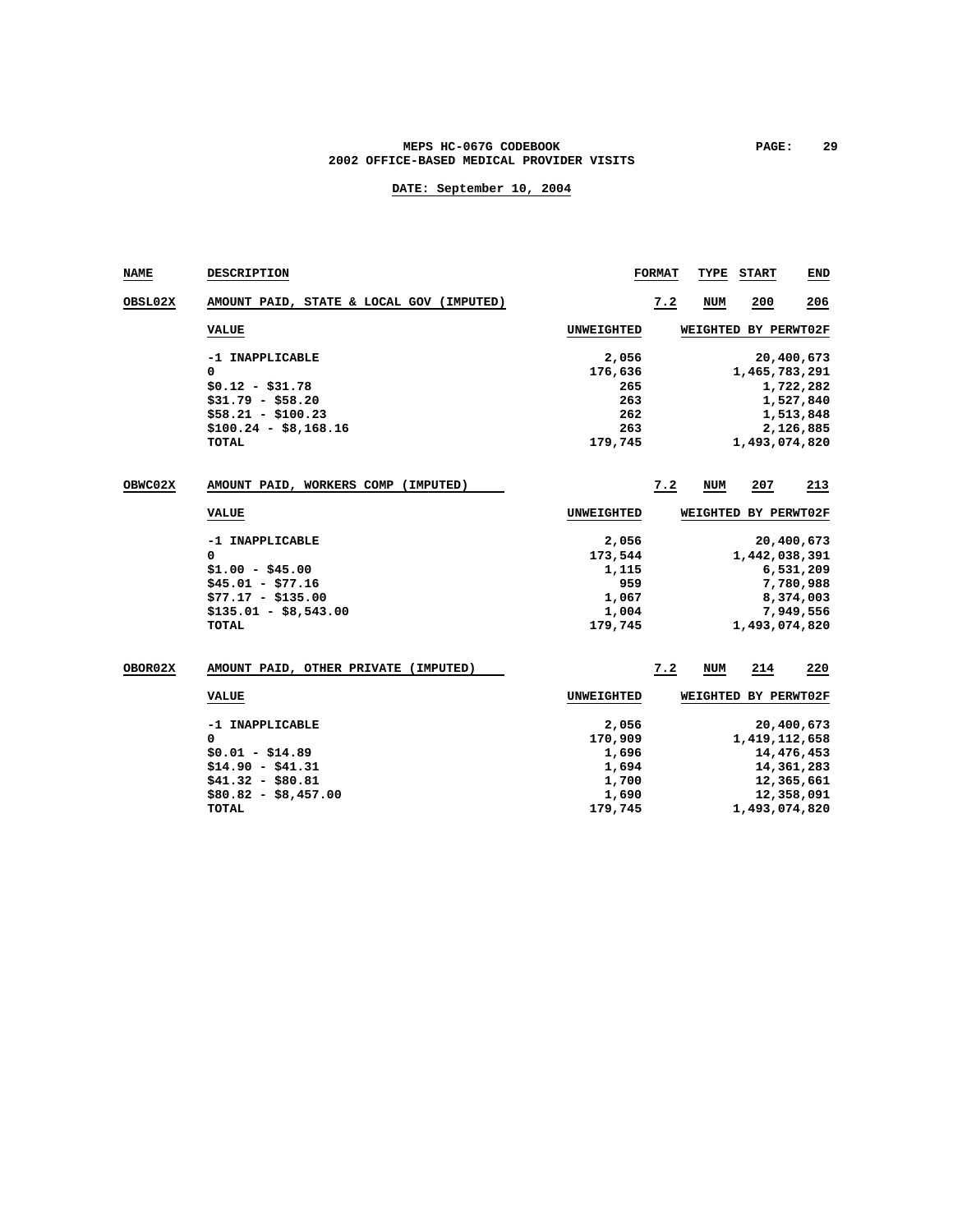#### MEPS HC-067G CODEBOOK PAGE: 30 **2002 OFFICE-BASED MEDICAL PROVIDER VISITS**

| <b>NAME</b> | DESCRIPTION                               |                   | <b>FORMAT</b> | TYPE            | <b>START</b>         | END           |
|-------------|-------------------------------------------|-------------------|---------------|-----------------|----------------------|---------------|
| OBOU02X     | AMOUNT PAID, OTHER PUBLIC (IMPUTED)       |                   | 7.2           | <b>NUM</b>      | 221                  | 227           |
|             | <b>VALUE</b>                              | UNWEIGHTED        |               |                 | WEIGHTED BY PERWT02F |               |
|             | -1 INAPPLICABLE                           | 2,056             |               |                 |                      | 20,400,673    |
|             | 0                                         | 176,943           |               |                 | 1,468,538,499        |               |
|             | $$0.33 - $29.59$                          | 191               |               |                 |                      | 1,136,694     |
|             | $$29.60 - $70.41$                         | 184               |               |                 |                      | 1,103,497     |
|             | $$70.42 - $120.76$                        | 186               |               |                 |                      | 970,640       |
|             | $$120.77 - $6,401.00$                     | 185               |               |                 |                      | 924,816       |
|             | TOTAL                                     | 179,745           |               |                 | 1,493,074,820        |               |
| OBOT02X     | AMOUNT PAID, OTHER INSURANCE<br>(IMPUTED) |                   | 7.2           | <b>NUM</b>      | 228                  | 234           |
|             | <b>VALUE</b>                              | <b>UNWEIGHTED</b> |               | <b>WEIGHTED</b> | BY PERWT02F          |               |
|             | -1 INAPPLICABLE                           | 2,056             |               |                 |                      | 20,400,673    |
|             | 0                                         | 172,793           |               |                 | 1,433,704,991        |               |
|             | $$0.49 - $30.00$                          | 1,253             |               |                 |                      | 9,636,565     |
|             | $$30.01 - $54.00$                         | 1,215             |               |                 |                      | 9,549,100     |
|             | $$54.01 - $100.00$                        | 1,372             |               |                 |                      | 11,028,719    |
|             | $$100.01 - $5,000.00$                     | 1,056             |               |                 |                      | 8,754,772     |
|             | <b>TOTAL</b>                              | 179,745           |               |                 | 1,493,074,820        |               |
| OBXP02X     | SUM OF OBSF02X - OBOT02X (IMPUTED)        |                   |               |                 |                      |               |
|             |                                           |                   | 8.2           | NUM             | 235                  | 242           |
|             | <b>VALUE</b>                              | <b>UNWEIGHTED</b> |               |                 | WEIGHTED BY PERWT02F |               |
|             | -1 INAPPLICABLE                           | 2,056             |               |                 |                      | 20,400,673    |
|             | 0                                         | 10,656            |               |                 |                      | 81,577,022    |
|             | $$0.06 - $40.00$                          | 42,029            |               |                 |                      | 346,682,506   |
|             | $$40.01 - $64.03$                         | 41,490            |               |                 |                      | 346,672,400   |
|             | $$64.04 - $112.00$                        | 41,773            |               |                 |                      | 349, 415, 178 |
|             | $$112.01 - $35,050.00$                    | 41,741            |               |                 |                      | 348, 327, 040 |
|             | TOTAL                                     | 179,745           |               |                 | 1,493,074,820        |               |
|             |                                           |                   |               |                 |                      |               |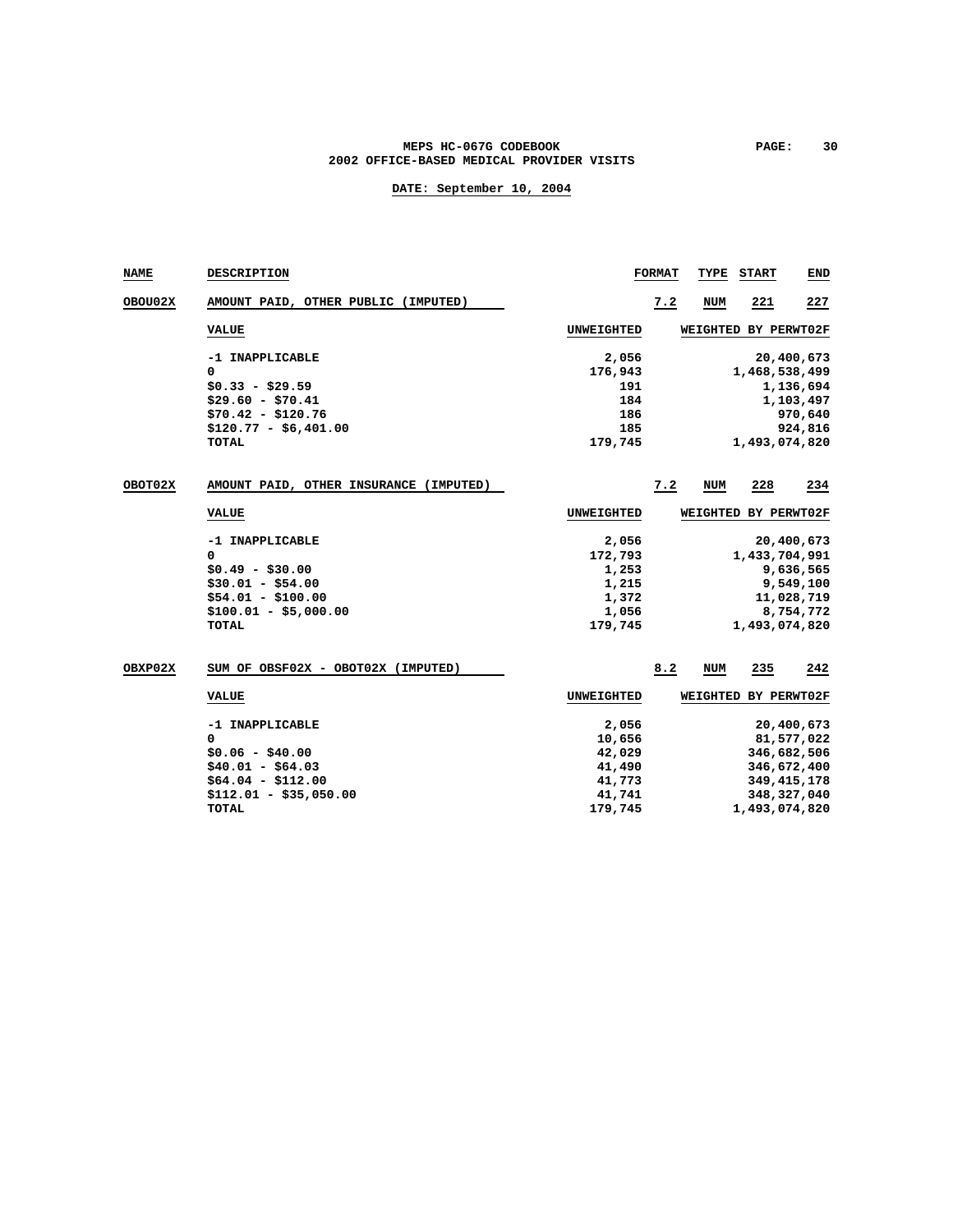### MEPS HC-067G CODEBOOK PAGE: 31 **2002 OFFICE-BASED MEDICAL PROVIDER VISITS**

| NAME            | DESCRIPTION                          |                   | <b>FORMAT</b> | TYPE | <b>START</b>         | END          |
|-----------------|--------------------------------------|-------------------|---------------|------|----------------------|--------------|
| <b>OBTC02X</b>  | HHLD REPORTED TOTAL CHARGE (IMPUTED) |                   | 8.2           | NUM  | 243                  | 250          |
|                 | <b>VALUE</b>                         | <b>UNWEIGHTED</b> |               |      | WEIGHTED BY PERWT02F |              |
|                 | -1 INAPPLICABLE                      | 2,056             |               |      |                      | 20,400,673   |
|                 | 0                                    | 3,432             |               |      |                      | 28,084,264   |
|                 | $$1.50 - $55.00$                     | 44,764            |               |      | 377,028,254          |              |
|                 | $$55.01 - $88.00$                    | 42,681            |               |      | 358,586,792          |              |
|                 | $$88.01 - $165.00$                   | 43,644            |               |      | 359,681,145          |              |
|                 | $$165.01 - $88,366.67$               | 43,168            |               |      | 349,293,691          |              |
|                 | TOTAL                                | 179,745           |               |      | 1,493,074,820        |              |
| <b>IMPFLAG</b>  | IMPUTATION STATUS                    |                   | 1.0           | NUM  | 251                  | 251          |
|                 | <b>VALUE</b>                         | <b>UNWEIGHTED</b> |               |      | WEIGHTED BY PERWT02F |              |
|                 | 0 NOT ELIGIBLE FOR IMPUTATION        | 5,488             |               |      |                      | 48, 484, 937 |
|                 | 1 COMPLETE HC DATA                   | 35,283            |               |      | 330, 305, 162        |              |
|                 | 2 COMPLETE MPC DATA                  | 35,116            |               |      | 274, 295, 168        |              |
|                 | 3 FULLY IMPUTED                      | 59,290            |               |      | 458,912,358          |              |
|                 | 4 PARTIALLY IMPUTED                  | 40,101            |               |      | 350, 114, 406        |              |
|                 | 5 CAPITATION IMPUTATION              | 4,467             |               |      |                      | 30,962,788   |
|                 | TOTAL                                | 179,745           |               |      | 1,493,074,820        |              |
| <b>PERWT02F</b> | EXPENDITURE FILE PERSON WEIGHT, 2002 |                   | 12.6          | NUM  | 252                  | 263          |
|                 | <b>VALUE</b>                         | <b>UNWEIGHTED</b> |               |      | WEIGHTED BY PERWT02F |              |
|                 |                                      |                   |               |      |                      |              |
|                 | 0.000000 WEIGHT                      | 4,121             |               |      |                      | 0            |
|                 | 405.713765 - 46765.598968 WEIGHT     | 175,624           |               |      | 1,493,074,820        |              |
|                 | TOTAL                                | 179,745           |               |      | 1,493,074,820        |              |
| VARSTR          | VARIANCE ESTIMATION STRATUM, 2002    |                   | 3.0           | NUM  | 264                  | 266          |
|                 | <b>VALUE</b>                         | <b>UNWEIGHTED</b> |               |      | WEIGHTED BY PERWT02F |              |
|                 | $1 - 203$                            | 179,745           |               |      | 1,493,074,820        |              |
|                 | <b>TOTAL</b>                         | 179,745           |               |      | 1,493,074,820        |              |
|                 |                                      |                   |               |      |                      |              |